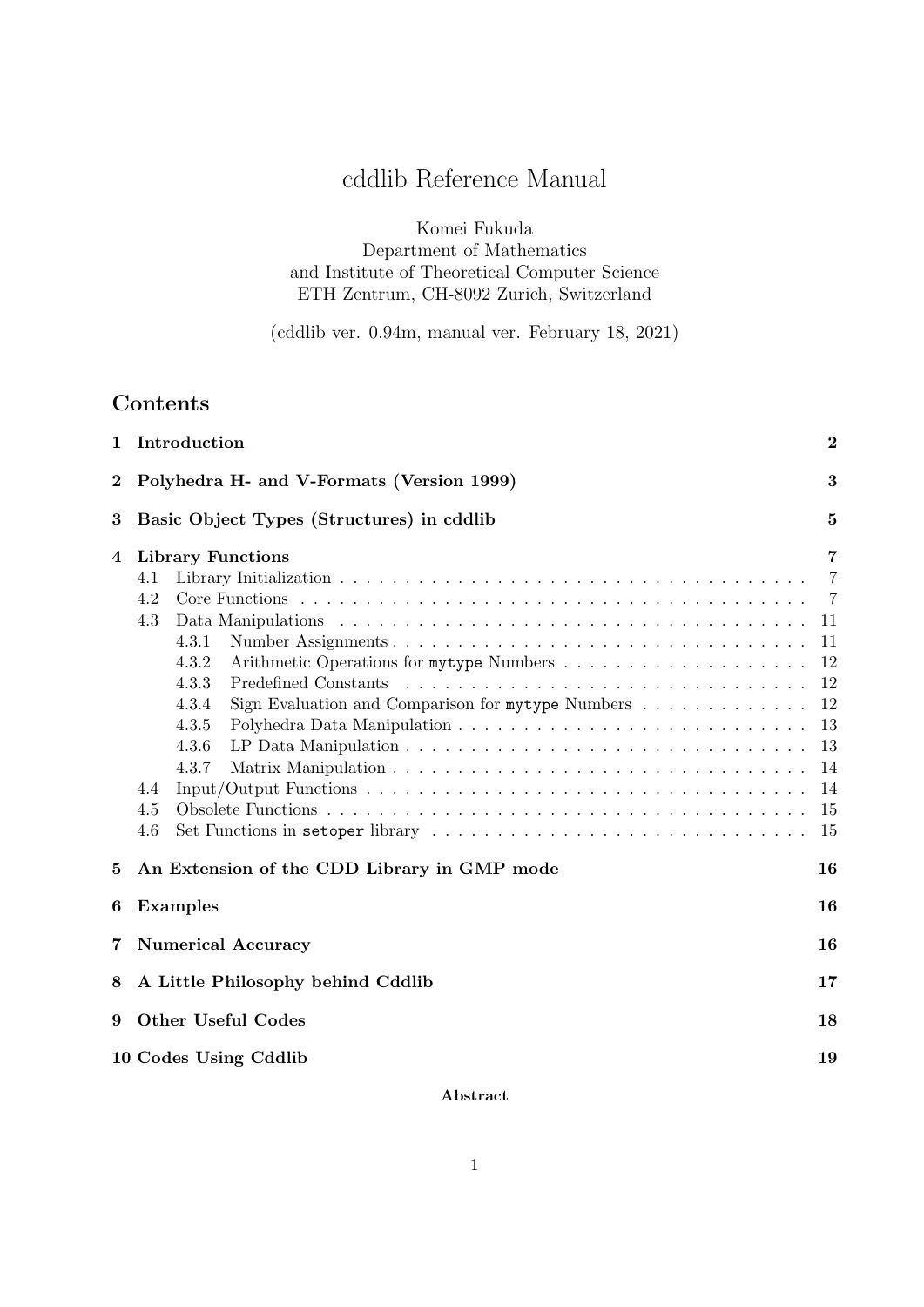This is a reference manual for cddlib-094m. The manual describes the library functions and data types implemented in the cddlib C-library which is to perform fundamental polyhedral computations such as representation conversions and linear programming in both floating-point and GMP rational exact arithmetic. Please read the accompanying README file and test programs to complement the manual.

The new functions added in this version include dd MatrixCanonicalize to find a nonredundant proper H- or V-representation, dd FindRelativeInterior to find a relative interior point of an H-polyhedron, and dd ExistsRestrictedFace (Farkas-type alternative theorem verifier) to check the existence of a point satisfying a specified system of linear inequalities possibly including multiple strict inequalities.

The new functions are particularly important for the development of related software packages MinkSum (by Ch. Weibel) and Gfan (by Anders Jensen),

## 1 Introduction

The program cddlib is an efficient implementation [18] of the double description Method [21] for generating all vertices (i.e. extreme points) and extreme rays of a general convex polyhedron given by a system of linear inequalities:

$$
P = \{x = (x_1, x_2, \dots, x_d)^T \in \mathbb{R}^d : b - Ax \ge 0\}
$$

where A is a given  $m \times d$  real matrix and b is a given real m-vector. In the mathematical language, the computation is the transformation of an H-representation of a convex polytope to an V-representation.

cddlib is a C-library version of the previously released C-code  $\text{cdd}/\text{cdd}$ +. In order to make this library version, a large part of the cdd source (Version 0.61) has been rewritten. This library version is more flexible since it can be called from other programs in  $C/C++$ . Unlike  $\text{cdd}/\text{cdd}$ , cddlib can handle any general input and is more general. Furthermore, additional functions have been written to extend its functionality.

One useful feature of cddlib/cdd/cdd+ is its capability of handling the dual (reverse) problem without any transformation of data. The dual transformation problem of a V-representation to a minimal H-representation and is often called the (convex) hull problem. More explicitly, is to obtain a linear inequality representation of a convex polyhedron given as the Minkowski sum of the convex hull of a finite set of points and the nonnegative hull of a finite set of points in  $R<sup>d</sup>$ :

$$
P = conv(v_1, \ldots, v_n) + nonneg(r_{n+1}, \ldots, r_{n+s}),
$$

where the *Minkowski* sum of two subsets S and T of  $R<sup>d</sup>$  is defined as

$$
S + T = \{ s + t \mid s \in S \text{ and } t \in T \}.
$$

As we see in this manual, the computation can be done in straightforward manner. Unlike the earlier versions of cdd/cdd+ that assume certain regularity conditions for input, cddlib is designed to do a correct transformation for any general input. The user must be aware of the fact that in certain cases the transformation is not unique and there are polyhedra with infinitely many representations. For example, a line segment (1-dimensional polytope) in  $R<sup>3</sup>$  has infinitely many minimal H-representations, and a halfspace in the same space has infinitely many minimal Vrepresentations. cddlib generates merely one minimal representation.

cddlib comes with an LP code to solve the general linear programming (LP) problem to maximize (or minimize) a linear function over polyhedron P. It is useful mainly for solving dense LP's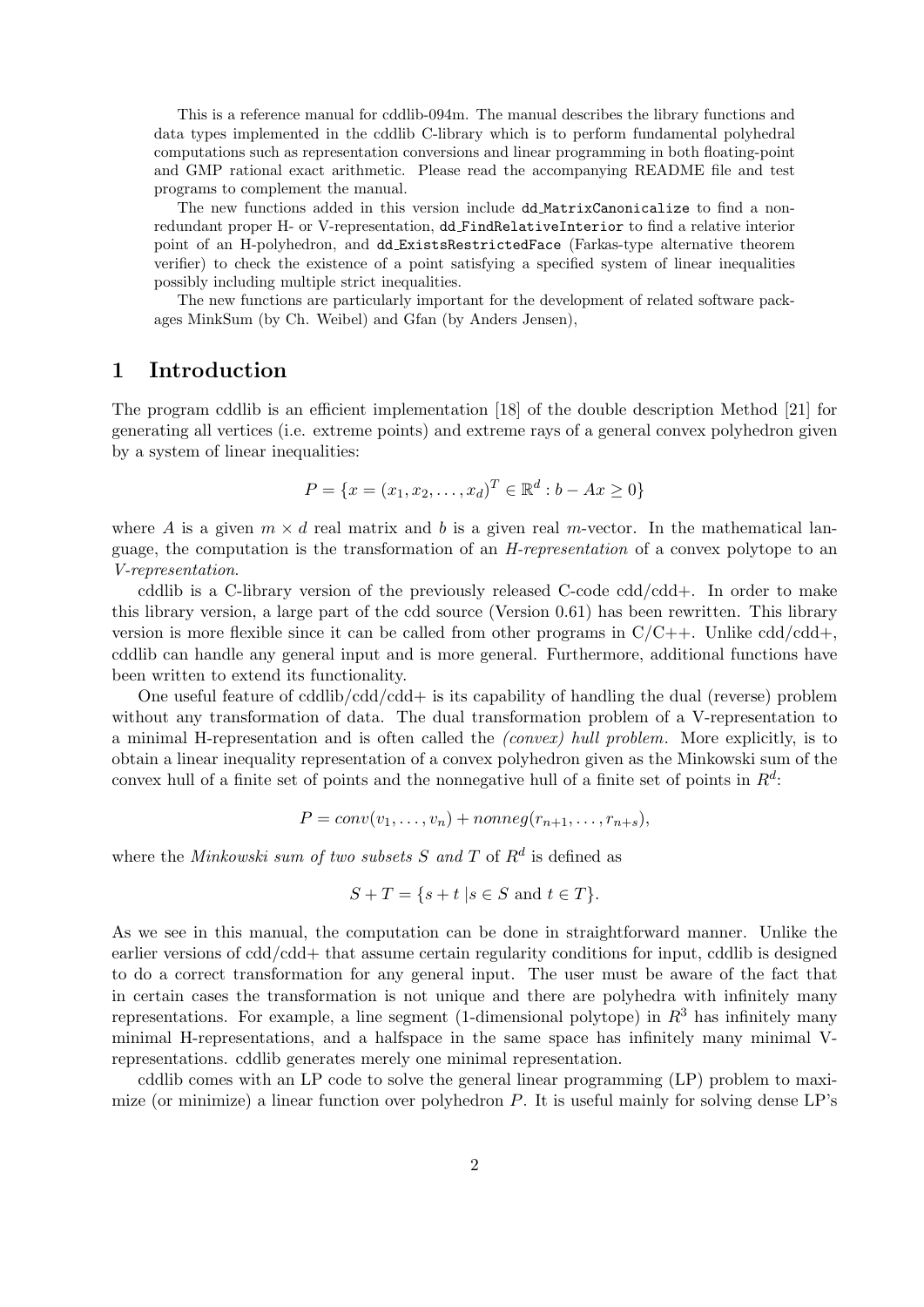with large  $m$  (say, up to few hundred thousands) and small  $d$  (say, up to 100). It implements a revised dual simplex method that updates  $(d+1) \times (d+1)$  matrix for a pivot operation.

The program cddlib has an I/O routines that read and write files in *Polyhedra format* which was defined by David Avis and the author in 1993, and has been updated in 1997 and 1999. The program called lrs and lrslib [2] developed by David Avis is a C-implementation of the reverse search algorithm [4] for the same enumeration purpose, and it conforms to Polyhedra format as well. Hopefully, this compatibility of the two programs enables users to use both programs for the same input files and to choose whichever is useful for their purposes. From our experiences with relatively large problems, the two methods are both useful and perhaps complementary to each other. In general, the program cddlib tends to be efficient for highly degenerate inputs and the program rs tends to be efficient for nondegenerate or slightly degenerate problems.

Although the program can be used for nondegenerate inputs, it might not be very efficient. For nondegenerate inputs, other available programs, such as the reverse search code lrs or qhull (developed by the Geometry Center), might be more efficient. See Section 9 for pointers to these codes. The paper [3] contains many interesting results on polyhedral computation and experimental results on cdd+, lrs, qhull and porta.

This program can be distributed freely under the GNU GENERAL PUBLIC LICENSE. Please read the file COPYING carefully before using.

I will not take any responsibility of any problems you might have with this program. But I will be glad to receive bug reports or suggestions at the e-mail addresses above. If cddlib turns out to be useful, please kindly inform me of what purposes cdd has been used for. I will be happy to include a list of applications in future distribution if I receive enough replies. The most powerful support for free software development is user's appreciation and collaboration.

## 2 Polyhedra H- and V-Formats (Version 1999)

Every convex polyhedron has two representations, one as the intersection of finite halfspaces and the other as Minkowski sum of the convex hull of finite points and the nonnegative hull of finite directions. These are called H-representation and V-representation, respectively. The underlying theory is the Minkowski-Weyl theorem, see [16, Section 2.5].

Naturally there are two basic Polyhedra formats, H-format for H-representation and V-format for V-representation. These two formats are designed to be almost indistinguishable, and in fact, one can almost pretend one for the other. There is some asymmetry arising from the asymmetry of two representations.

First we start with the H-representation. Let A be an  $m \times d$  matrix, and let b be a column m-vector. The Polyhedra format (H-format) of the system  $b - Ax \ge 0$  of m inequalities in d variables  $x = (x_1, x_2, \dots, x_d)^T$  is

various comments H-representation (linearity  $t \quad i_1 \quad i_2 \quad \ldots \quad i_t$ ) begin  $m \quad d+1$  numbertype  $b - A$ end various options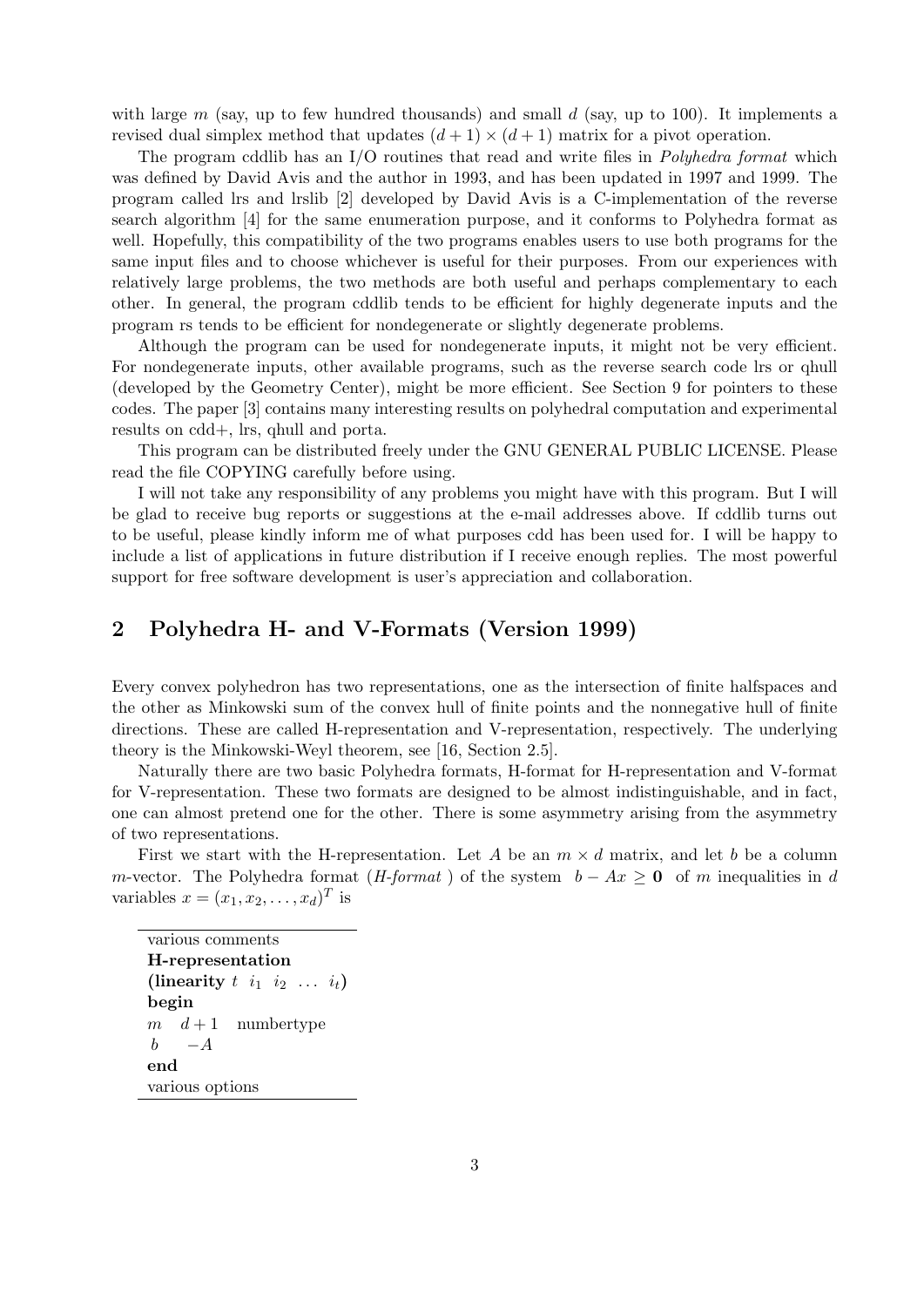where numbertype can be one of integer, rational or real. When rational type is selected, each component of  $b$  and  $A$  can be specified by the usual integer expression or by the rational expression "p/q" or " $-p/q$ " where p and q are arbitrary long positive integers (see the example input file rational.ine). In the 1997 format, we introduced "H-representation" which must appear before "begin". There was one restriction in the old polyhedra format (before 1997): the last  $d$  rows must determine a vertex of P. This is obsolete now.

In the new 1999 format, we added the possibility of specifying linearity. This means that for H-representation, some of the input rows can be specified as **equalities**:  $b_{i_j} - A_{i_j}x = 0$  for all  $j = 1, 2, \ldots, t$ . The linearity line may be omitted if there are no equalities.

Option lines can be used to control computation of a specific program. In particular both cdd and lrs use the option lines to represent a linear objective function. See the attached LP files, samplelp\*.ine.

Next we define Polyhedra V-format. Let P be represented by n generating points and s generating directions (rays) as  $P = conv(v_1, \ldots, v_n) + nonneg(r_{n+1}, \ldots, r_{n+s})$ . Then the Polyhedra V-format for  $P$  is

| various comments                   |                        |  |  |
|------------------------------------|------------------------|--|--|
| V-representation                   |                        |  |  |
| (linearity $t$ $i_1$ $i_2$ $i_t$ ) |                        |  |  |
| begin                              |                        |  |  |
|                                    | $n+s$ $d+1$ numbertype |  |  |
| $\mathbf{1}$<br>$v_1$              |                        |  |  |
| $\vdots$                           |                        |  |  |
| 1                                  | $v_n$                  |  |  |
| $\theta$                           | $r_{n+1}$              |  |  |
| ÷                                  |                        |  |  |
| 0                                  | $r_{n+s}$              |  |  |
| end                                |                        |  |  |
| various options                    |                        |  |  |

Here we do not require that vertices and rays are listed separately; they can appear mixed in arbitrary order.

Linearity for V-representation specifies a subset of generators whose coefficients are relaxed to be free: for all  $j = 1, 2, \ldots, t$ , the  $k = i_j$ th generator  $(v_k$  or  $r_k$  whichever is the  $i_j$ th generator) is a free generator. This means for each such a ray  $r_k$ , the line generated by  $r_k$  is in the polyhedron, and for each such a vertex  $v_k$ , its coefficient is no longer nonnegative but still the coefficients for all  $v_i$ 's must sum up to one. It is highly unlikely that one needs to use linearity for vertex generators, and it is defined mostly for formality.

When the representation statement, either "H-representation" or "V-representation", is omitted, the former "H-representation" is assumed.

It is strongly suggested to use the following rule for naming H-format files and V-format files:

- (a) use the filename extension ".ine" for H-files (where ine stands for inequalities), and
- (b) use the filename extension ".ext" for V-files (where ext stands for extreme points/rays).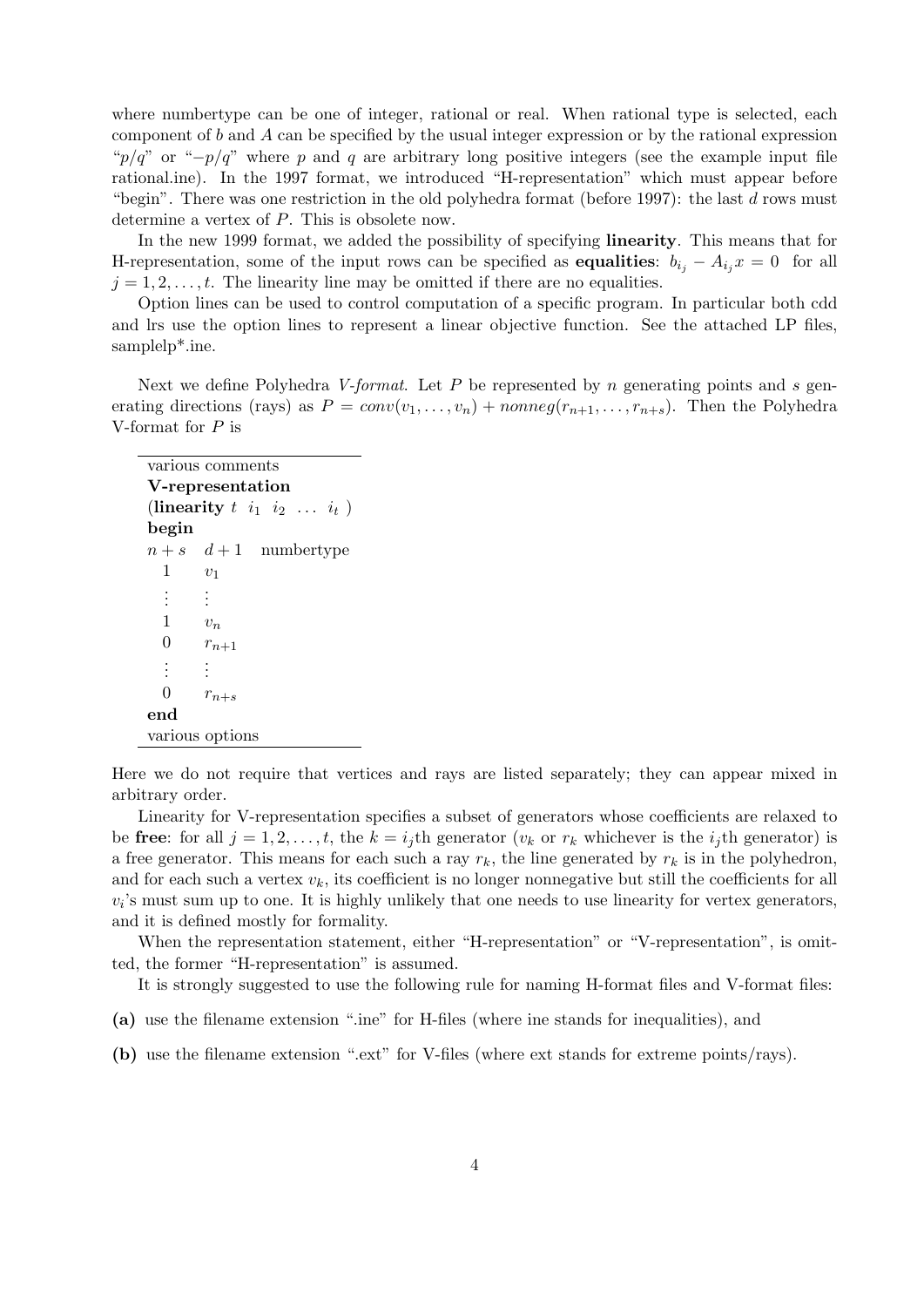## 3 Basic Object Types (Structures) in cddlib

Here are the types (defined in cddtypes.h) that are important for the cddlib user. The most important one, dd MatrixType, is to store a Polyhedra data in a straightforward manner. Once the user sets up a (pointer to) dd MatrixType data, he/she can load the data to an internal data type (dd PolyhedraType) by using functions described in the next section, and apply the double descrition method to get another representation. As an option dd MatrixType can save a linear objective function to be used by a linear programming solver.

The two dimensional array data in the structure dd MatrixType is dd Amatrix whose components are of type mytype. The type mytype is set to be either the rational type mpq\_t of the GNU MP Library or the C double array of size 1. This abstract type allows us to write a single program that can be compiled with the two or more different arithmetics, see example programs such as scdd.c, testlp\*.c and testcdd\*.c in the src subdirectory of the source distribution.

There is another data type that is used very often, dd SetFamilyType. This is to store a family of subsets of a finite set. Such a family can represent the incidence relations between the set of extreme points and the set of facets of a polyhedron. Also, it can represent a graph structure by listing the set of vertices adjacent to each vertex (i.e. the adjacency list). To implement dd SetFamilyType, we use a separate set library called setoper, that handles the basic set operations, This library is briefly introduced in Section 4.6.

```
#define dd_FALSE 0
#define dd_TRUE 1
typedef long dd_rowrange;
typedef long dd_colrange;
typedef long dd_bigrange;
typedef set_type dd_rowset; /* set_type defined in setoper.h */
typedef set_type dd_colset;
typedef long *dd_rowindex;
typedef int *dd_rowflag;
typedef long *dd_colindex;
typedef mytype **dd_Amatrix; /* mytype is either GMP mpq_t or 1-dim double array. */
typedef mytype *dd_Arow;
typedef set_type *dd_SetVector;
typedef enum {
  dd_Real, dd_Rational, dd_Integer, dd_Unknown
} dd_NumberType;
typedef enum {
  dd_Inequality, dd_Generator, dd_Unspecified
} dd_RepresentationType;
typedef enum {
  dd_MaxIndex, dd_MinIndex, dd_MinCutoff, dd_MaxCutoff, dd_MixCutoff,
   dd_LexMin, dd_LexMax, dd_RandomRow
} dd_RowOrderType;
```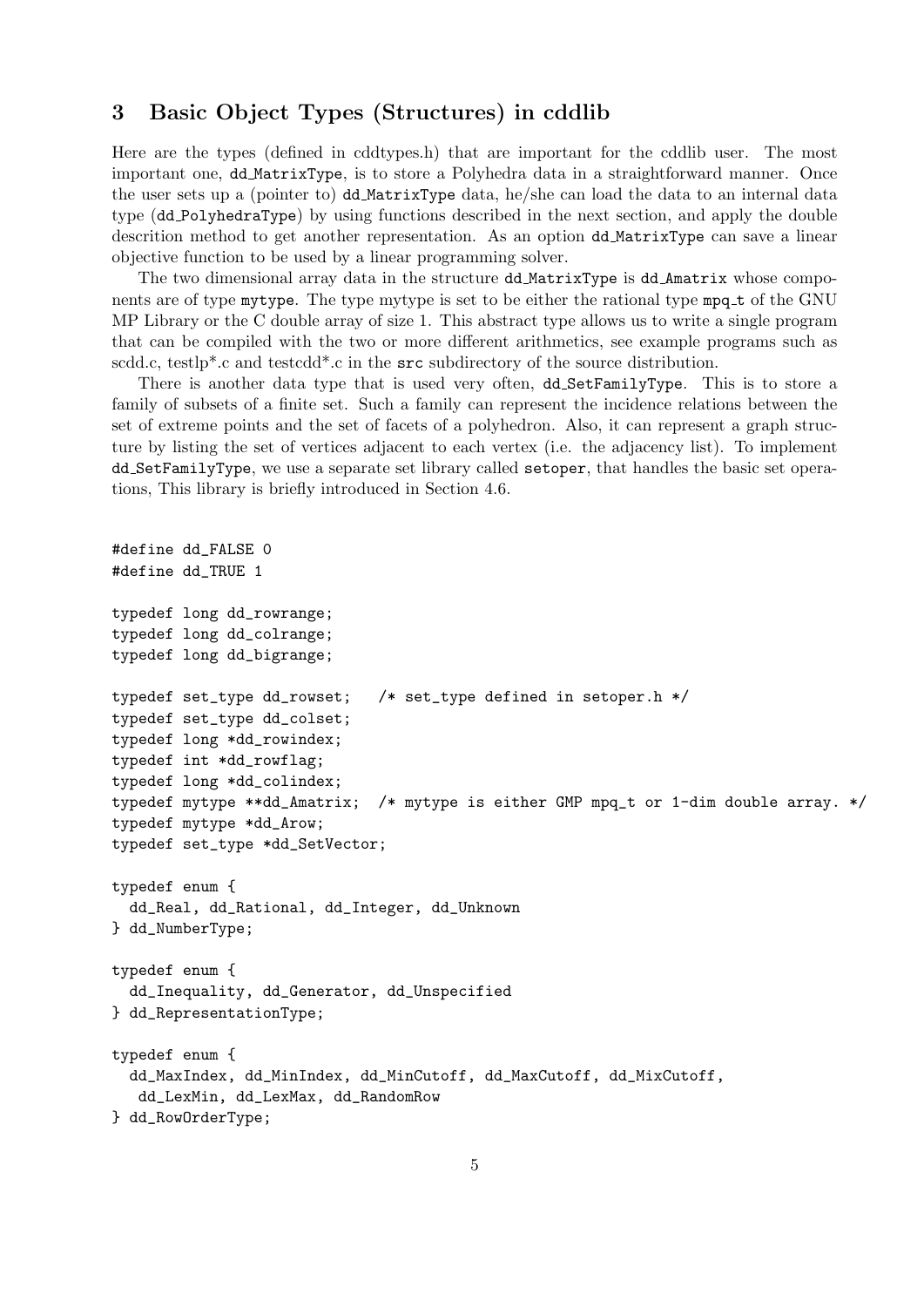```
typedef enum {
  dd_InProgress, dd_AllFound, dd_RegionEmpty
} dd_CompStatusType;
typedef enum {
  dd_DimensionTooLarge, dd_ImproperInputFormat,
  dd_NegativeMatrixSize, dd_EmptyVrepresentation,
  dd_IFileNotFound, dd_OFileNotOpen, dd_NoLPObjective,
  dd_NoRealNumberSupport, dd_NoError
} dd_ErrorType;
typedef enum {
  dd_LPnone=0, dd_LPmax, dd_LPmin
} dd_LPObjectiveType;
typedef enum {
  dd_LPSundecided, dd_Optimal, dd_Inconsistent, dd_DualInconsistent,
  dd_StrucInconsistent, dd_StrucDualInconsistent,
  dd_Unbounded, dd_DualUnbounded
} dd_LPStatusType;
typedef struct matrixdata *dd_MatrixPtr;
typedef struct matrixdata {
  dd_rowrange rowsize;
  dd_rowset linset;
    /* a subset of rows of linearity (ie, generators of
        linearity space for V-representation, and equations
        for H-representation. */
  dd_colrange colsize;
  dd_RepresentationType representation;
  dd_NumberType numbtype;
  dd_Amatrix matrix;
  dd_LPObjectiveType objective;
 dd_Arow rowvec;
} dd_MatrixType;
typedef struct setfamily *dd_SetFamilyPtr;
typedef struct setfamily {
  dd_bigrange famsize;
  dd_bigrange setsize;
  dd_SetVector set;
} dd_SetFamilyType;
typedef struct lpsolution *dd_LPSolutionPtr;
typedef struct lpsolution {
  dd_DataFileType filename;
  dd_LPObjectiveType objective;
```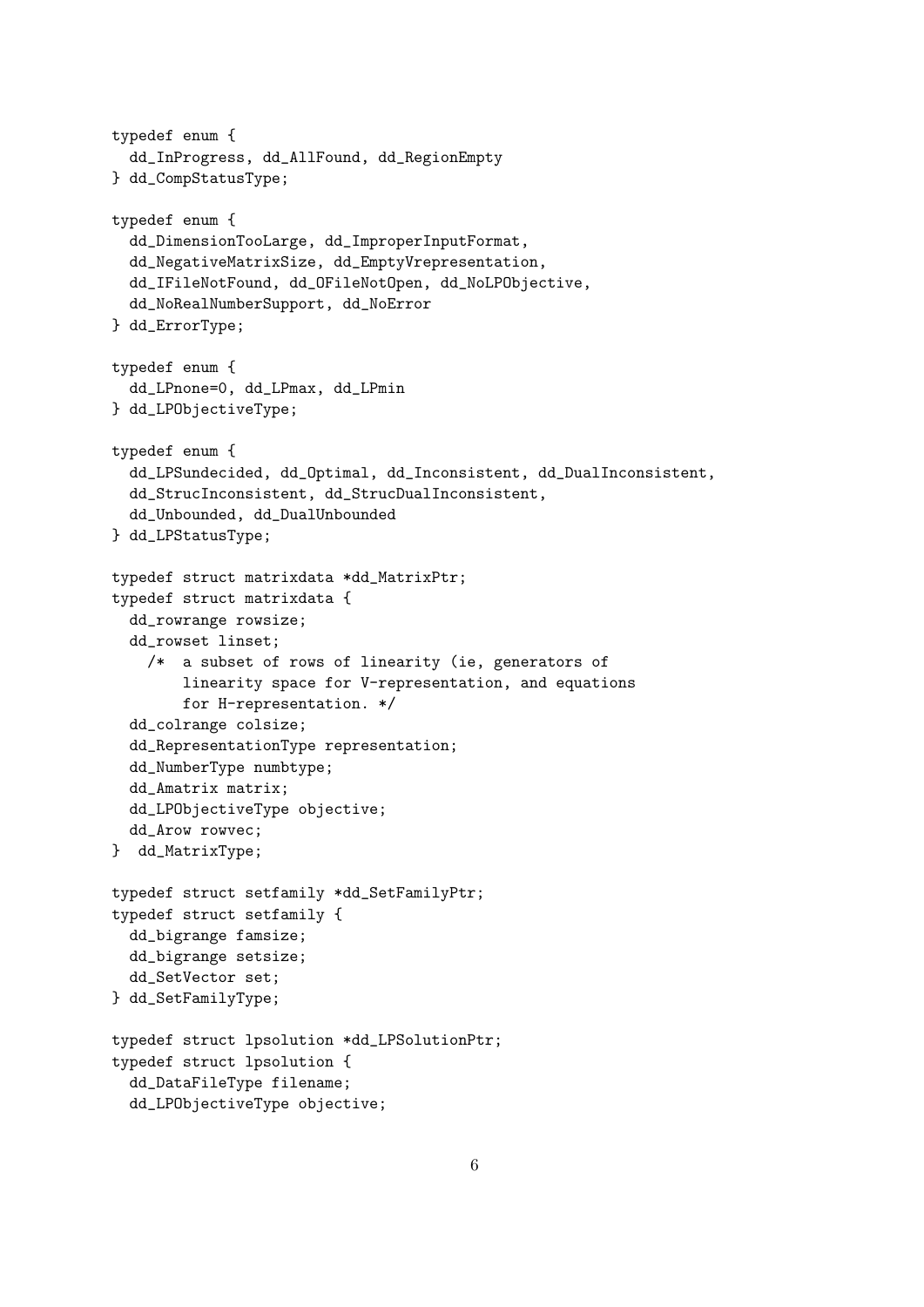```
dd_LPSolverType solver;
 dd_rowrange m;
 dd_colrange d;
  dd_NumberType numbtype;
 dd_LPStatusType LPS; /* the current solution status */
 mytype optvalue; /* optimal value */
 dd_Arow sol; /* primal solution */
 dd_Arow dsol; /* dual solution */
 dd_colindex nbindex; /* current basis represented by nonbasic indices */
 dd_rowrange re; /* row index as a certificate in the case of inconsistency */
  dd_colrange se; /* col index as a certificate in the case of dual inconsistency */
 long pivots[5];
  /* pivots[0]=setup (to find a basis), pivots[1]=PhaseI or Criss-Cross,
      pivots[2]=Phase II, pivots[3]=Anticycling, pivots[4]=GMP postopt */
 long total_pivots;
} dd_LPSolutionType;
```
## 4 Library Functions

Here we list some of the most important library functions/procedures. We use the following convention: poly is of type dd\_PolyhedraPtr, matrix, matrix1 and matrix2 are of type dd\_MatrixPtr, matrixP, of type dd MatrixPtr\*, err is of type dd ErrorType\*, ifile and ofile are of type char\*, A is of type dd\_Amatrix, point and vector are of type dd\_Arow, d is of type dd\_colrange, m and i are of type dd rowrange, x is of type mytype, a is of type signed long integer, b is of type double, set is of type set type. Also, setfam is of type dd SetFamilyPtr, lp is of type dd LPPtr, lps is of type dd LPSolutionPtr, solver is of type dd LPSolverType, roworder is of type dd RowOrderType.

### 4.1 Library Initialization

#### void dd\_set\_global\_constants(void) :

This is to set the global constants such as dd\_zero, dd\_purezero and dd\_one for sign recognition and basic arithmetic operations. Every program to use cddlib must call this function before doing any computation. Just call this once. See Section 4.3.3 for the definitions of constants.

#### void dd free global constants(void) :

This is to free the global constants. This should be called when one does not use cddlib functions anymore.

### 4.2 Core Functions

There are two types of core functions in cddlib. The first type runs the double description (DD) algorithm and does a representation conversion of a specified polyhedron. The standard header for this type is dd\_DD\*. The second type solves one or more linear programs with no special headers. Both types of computations are nontrivial and the users (especially for the DD algorithm) must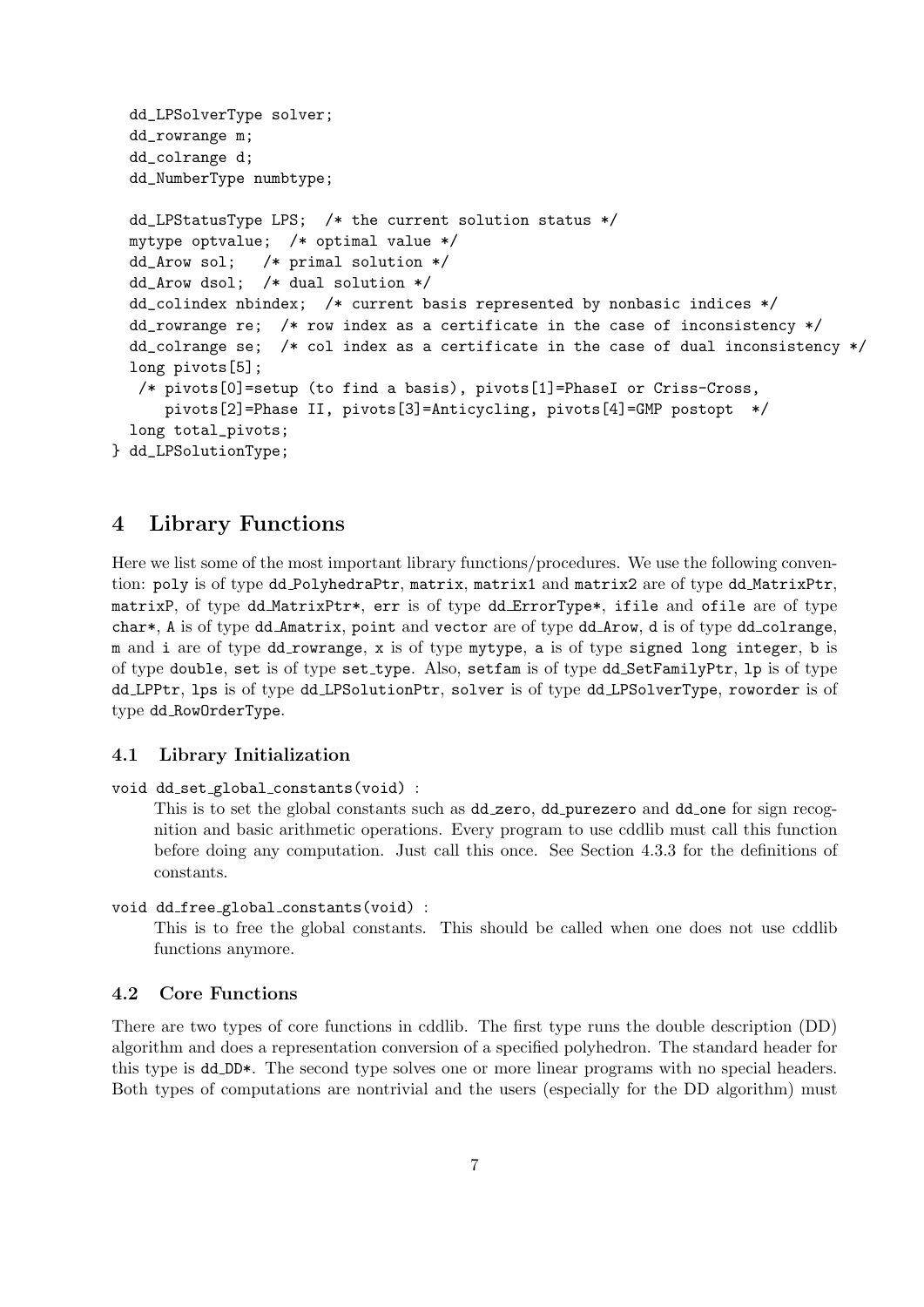know that there is a serous limit in the sizes of problems that can be practically solved. Please check \*.ext and \*.ine files that come with cddlib to get ideas of tractable problems.

In addition to previously defined objects, the symbol roworder is of dd RowOrderType. The symbol matrixP is a pointer to  $\text{d}d$  MatrixType. the arguments impllin and redset are both a pointer to dd rowset type, and newpos is a pointer to dd rowindex type.

#### dd PolyhedraPtr dd DDMatrix2Poly(matrix, err) :

Store the representation given by matrix in a polyhedra data, and generate the second representation of \*poly. It returns a pointer to the data. \*err returns dd NoError if the computation terminates normally. Otherwise, it returns a value according to the error occurred.

#### dd PolyhedraPtr dd DDMatrix2Poly2(matrix, roworder, err) :

This is the same function as dd DDMatrix2Poly except that the insertion order is specified by the user. The argument roworder is of dd RowOrderType and takes one of the values: dd MaxIndex, dd MinIndex, dd MinCutoff, dd MaxCutoff, dd MixCutoff, dd LexMin, dd LexMax, dd RandomRow. In general, dd LexMin is the best choice which is in fact chosen in dd DDMatrix2Poly. If you know that the input is already sorted in the order you like, use dd MinIndex or dd MaxIndex. If the input contains many redundant rows (say more than 80% redundant), you might want to try dd MaxCutoff which might result in much faster termination, see [3, 18]

### boolean dd DDInputAppend(poly, matrix, err) :

Modify the input representation in  $\ast$ poly by appending the matrix of  $\ast$ matrix, and compute the second representation. The number of columns in \*matrix must be equal to the input representation.

#### boolean dd LPSolve(lp, solver, err) :

Solve 1p by the algorithm solver and save the soluturions in  $\ast$ 1p. Unlike the earlier versions  $(d$ plex,  $cdd+$ ), it can deal with equations and totally zero right hand sides. It is recommended that solver is dd DualSimplex, the revised dual simplex method that updates a  $d \times d$  dual basis matrix in each pivot (where  $d$  is the column size of lp).

The revised dual simplex method is ideal for dense LPs in small number of variables (i.e. small column size, typically less than 100) and many inequality constraints (i.e. large row size, can be a few ten thousands). If your LP has many variables but only few constraints, solve the dual LP by this function.

When it is compiled for GMP rational arithmetic, it first tries to solve an LP with C double floating-point arithmetic and verifies whether the output basis is correct with GMP. If so, the correct solution is computed with GMP. Otherwise, it (re)solves the LP from scratch with GMP. This is newly implemented in the version 093. The original (non-crossover) version of the same function is still available as boolean dd LPSolve0.

### dd boolean dd Redundant(matrix, i, point, err) :

Check whether ith data in matrix is redundant for the representation. If it is nonredundant, it returns a certificate. For H-representation, it is a point in  $\mathbb{R}^d$  which satisfies all inequalities except for the *i*th inequality. If  $i$  is a linearity, it does nothing and always returns  $dd$ - $FALSE$ .

#### dd rowset dd RedundantRows(matrix, err) :

Returns a maximal set of row indices such that the associated rows can be eliminated without changing the polyhedron. The function works for both V- and H-representations.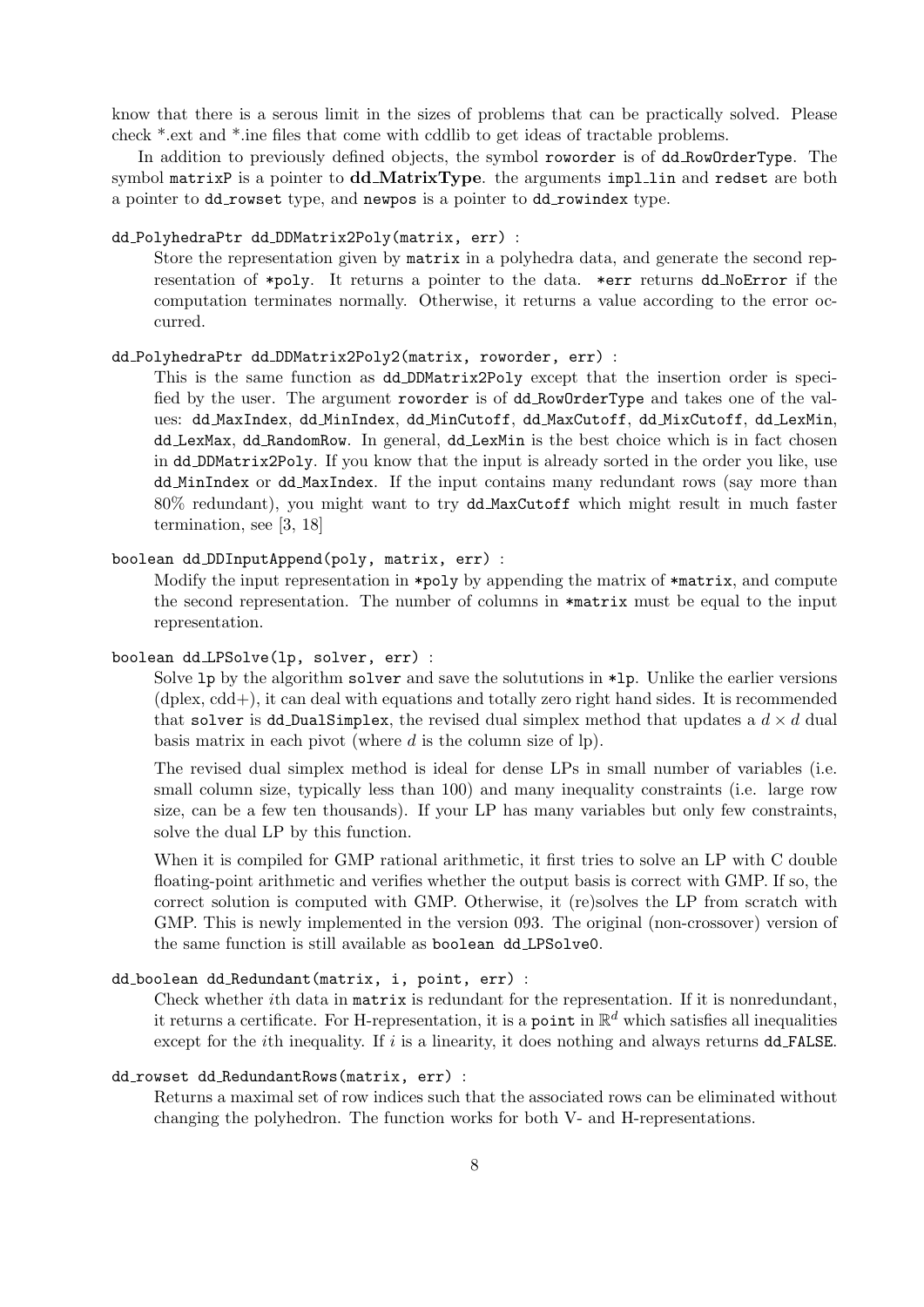### dd\_rowset dd\_RedundantRowsViaShooting(matrix, err) :

Returns a maximal set of row indices such that the associated rows can be eliminated without changing the polyhedron. It implements an efficient algorithm due to Clarkson, see [16, Chapter 7]. At the moment, Clarkson's algorithm is applied only when the input is a fulldimensional H-polyhedron. When the H-polyhedron is not full-dimensional, it calls a slower dd RedundantRows. Experimental comparisons reported at

## https://people.inf.ethz.ch/fukudak/ClarksonExp/ExperimentCube.html

indicate a huge acceleration for highly redundant cases.

When the input is V-representation, this function treats it as if it was an H-representation. Thus, it may not work correctly, but it might work for some cases, for example, when the input is a homogeneous cone.

#### dd boolean dd SRedundant(matrix, i, point, err) :

Check whether ith data in matrix is strongly redundant for the representation. If  $i$  is a linearity, it does nothing and always returns dd FALSE. Here, ith inequality in H-representation is strongly redundant if it is redundant and there is no point in the polyhedron satisfying the inequality with equality. In V-representation, ith point is *strongly redundant* if it is redundant and it is in the relative interior of the polyhedron. If it is not strongly redundant, it returns a certificate.

#### dd boolean dd ImplicitLinearity(matrix, i, err) :

Check whether ith row in the input is forced to be linearity (equality for H-representation). If  $i$  is linearity itself, it does nothing and always returns  $dd$ -FALSE.

#### dd rowset dd ImplicitLinearityRows(matrix, err) :

Returns the set of indices of rows that are implicitly linearity. It simply calls the library function dd ImplicitLinearity for each inequality and collects the row indices for which the answer is dd TRUE.

#### dd\_boolean dd\_MatrixCanonicalize(matrixP, impl\_lin, redset, newpos, err) :

The input is a pointer matrixP to a matrix and the function modifies the matrix by putting a maximally linear independent linearities (basis) at the top of the matrix, and removing all redundant data. All implicit linearities and all (removed) redundant rows in the original matrix will be returned in the corresponding row sets. The new positions of the original rows are returned by the array newpos.

The cardinality of the new linearity set (\*matrixP)->linset is the codimension of the polyhedron if it is H-polyhedron, and is the dimension of linearity space if it is V-polyhedron.

Note that the present version should not be called a canonicalization because it may generate two different representations of the same polyhedron. In the future, this function is expected to be correctly implemented.

### dd boolean dd MatrixCanonicalizeLinearity(matrixP, impl linset, newpos, err) :

It does only the first half of dd boolean dd MatrixCanonicalize, namely, it detects all implicit linearities and puts a maximally independent linearities at the top of the matrix. For example, this function can be used to detect the dimension of an H-polyhedron.

### dd boolean dd MatrixRedundancyRemove(matrixP, redset, newpos, err) :

It does essentially the second half of dd boolean dd MatrixCanonicalize, namely, it detects all redundancies. This function should be used after dd MatrixCanonicalizeLinearity has been called.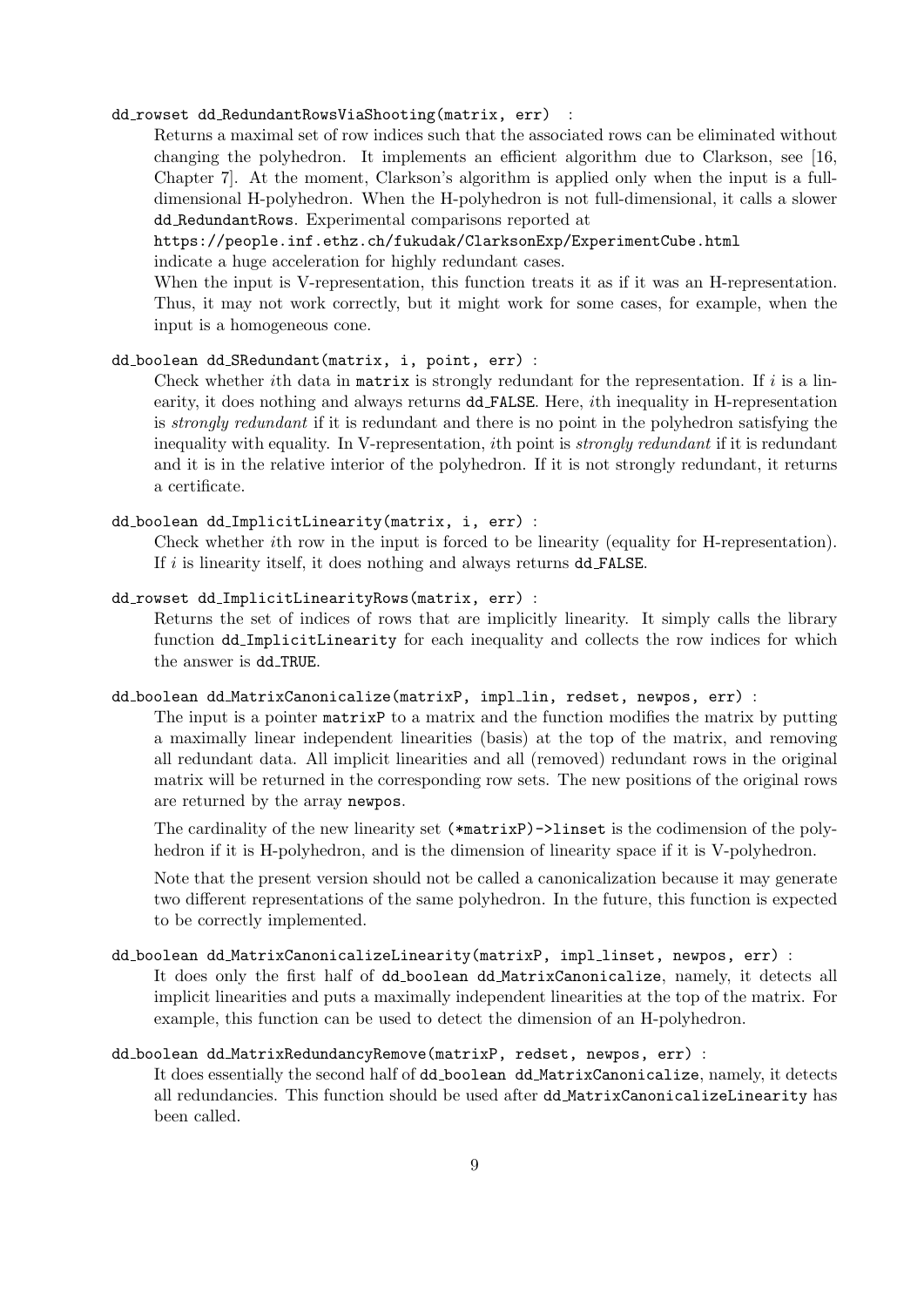#### dd boolean dd FindRelativeInterior(matrix, impl lin, lin basis, lps, err) :

Computes a point in the relative interior of an H-polyhedron given by matrix, by solving an LP. The point will be returned by lps. See the sample program allfaces.c that generates all nonempty faces of an H-polyhedron and a relative interior point for each face. The former returns all implicit linearity rows (implicit equations) and the latter returns a basis of the union of linearity rows and implicit linearity rows. This means that the cardinality of \*lin basis is the codimension of the polyhedron.

#### dd boolean dd ExistsRestrictedFace(matrix, R, S, err) :

Returns the answer to the Farkas' type decision problem as to whether there is a point in the polyhedron given by matrix satisfying all constraints in R with equality and all constraints in S with strict inequality. More precisely, it is the linear feasibility problem:

$$
\exists ? \quad x \quad \text{satisfying} \quad b_r - A_rx = 0, \ \forall r \in R \cup L
$$
\n
$$
b_s - A_s x > 0, \ \forall s \in S
$$
\n
$$
b_t - A_t x \geq 0, \ \forall t \in T,
$$

where  $L$  is the set of linearity rows of matrix, and  $T$  represents the set of rows that are not in  $R \cup L \cup S$ . Both R and S are of dd\_rowset type. The set S is supposed to be disjoint from both R and L. If it is not the case, the set S will be considered as  $S \setminus (R \cup L)$ .

This function ignores matrix->representation, and thus even if it is set to dd Generator or dd Unspecified, it treats the matrix as if it were inequality representation.

#### dd boolean dd ExistsRestrictedFace2(matrix, R, S, lps, err) :

It is the same as the function dd ExistsRestrictedFace except that it returns also a certificate for the answer. The certificate is a solution to the bounded LP:

> (P) max z subject to  $b_r - A_rx$  = 0,  $\forall r \in R \cup L$  $b_s - A_s x \quad -z \geq 0, \ \forall s \in S$  $b_t - A_t x \geq 0, \forall t \in T$ 1  $-z \geq 0$ ,

where  $L$  is the set of linearity rows of matrix, and  $T$  represents the set of rows that are not in  $R \cup L \cup S$ . The answer for the decision problem is YES if and only if the LP attains an optimal and the optimal value is positive. The dual solution (either an optimal solution or a dual unbounded direction) can be considered as a certificate for the NO answer, if the answer is NO.

This function ignores matrix->representation, and thus even if it is set to dd Generator or dd Unspecified, it treats the matrix as if it were inequality representation.

### dd SetFamilyPtr dd Matrix2Adjacency(matrix, err) :

Computes the adjacency list of input rows using the LP solver and without running the representation conversion. When the input is H-representation, it gives the facet graph of the polyhedron. For V-representation, it gives the (vertex) graph of the polyhedron. It is required that the input matrix is a minimal representation. Run redundancy removal functions before calling this function, see the sample code adjacency.c.

#### dd SetFamilyPtr dd Matrix2WeakAdjacency(matrix, err) :

Computes the weak adjacency list of input rows using the LP solver and without running the representation conversion. When the input is H-representation, it gives the graph where its nodes are the facets two nodes are adjacent if and only if the associated facets have some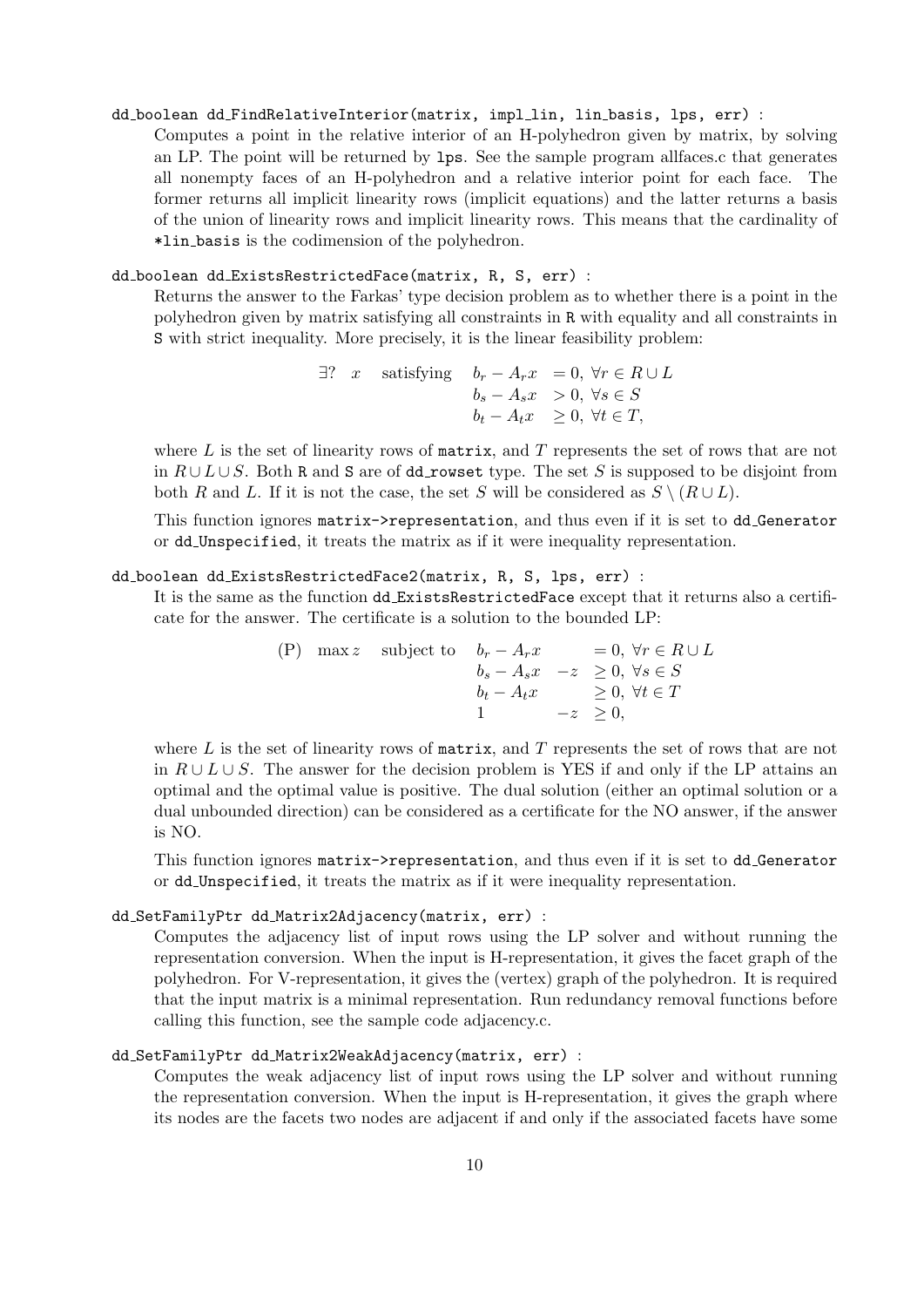intersection. For V-representation, it gives the graph where its nodes are the vertices and two nodes are adjacent if and only if the associated vertices are on a common facet. It is required that the input matrix is a minimal representation. Run redundancy removal functions before calling this function, see the sample code adjacency.c.

### dd MatrixPtr dd FourierElimination(matrix, err) :

Eliminate the last variable from a system of linear inequalities given by matrix by using the Fourier's Elimination. If the input matrix is V-representation, \*err returns dd NotAvailForV. This function does not remove redundancy and one might want to call redundancy removal functions afterwards. See the sample code fourier.c.

#### dd MatrixPtr dd BlockElimination(matrix, set, err) :

Eliminate a set of variables from a system of linear inequalities given by matrix by using the extreme rays of the dual linear system. See comments in the code cddproj.c for details. This might be a faster way to eliminate variables than the repeated FourierElimination when the number of variables to eliminate is large. If the input matrix is V-representation, \*err returns dd NotAvailForV. This function does not remove redundancy and one might want to call redundancy removal functions afterwards. See the sample code projection.c.

#### dd rowrange dd RayShooting(matrix, point, vector) :

Finds the index of a halfspace first left by the ray starting from point toward the direction vector. It resolves tie by a lexicographic perturbation. Those inequalities violated by point will be simply ignored.

#### 4.3 Data Manipulations

#### 4.3.1 Number Assignments

For number assignments, one cannot use such expressions as  $x=(mytype)a$ . This is because cddlib uses an abstract number type (mytype) so that it can compute with various number types such as C double and GMP rational. User can easily add a new number type by redefining arithmetic operations in cddmp.h and cddmp.c.

```
void ddinit(x):
```
This is to initialize a mytype variable x and to set it to zero. This initialization has to be called before any mytype variable to be used.

```
void dd_{\text{clear}}(x) :
```
This is to free the space allocated to a mytype variable x.

```
void dd\_set\_si(x, a) :
```
This is to set a mytype variable x to the value of signed long integer a.

```
void dd-set si2(x, a, b):
```
This is to set a mytype variable x to the value of the rational expression  $a/b$ , where a is signed long and b is unsigned long integers.

void  $dd\_set_d(x, b)$  :

This is to set a mytype variable x to the value of double b. This is available only when the library is compiled without -DGMPRATIONAL compiler option.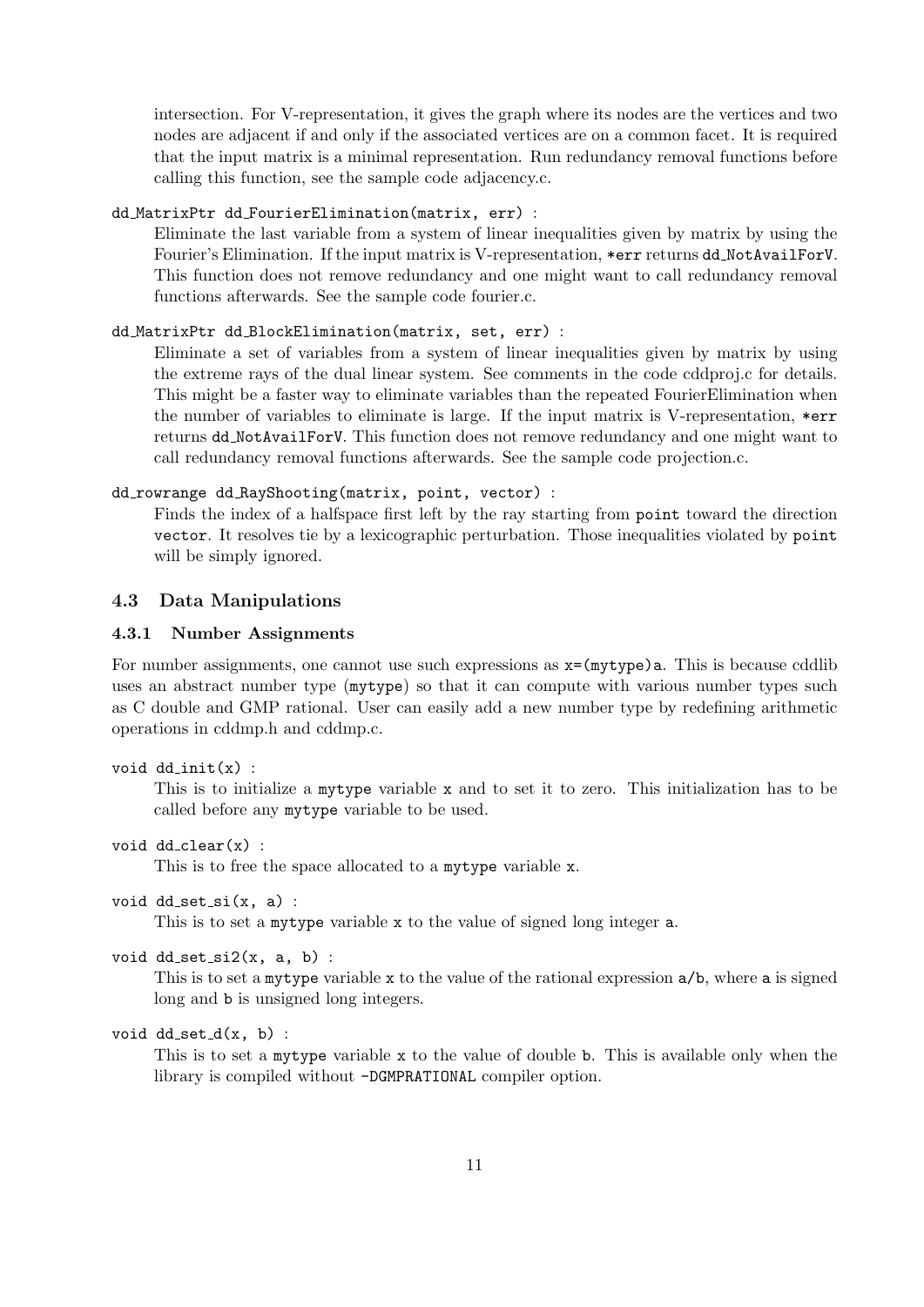#### 4.3.2 Arithmetic Operations for mytype Numbers

Below x, y, z are of type mytype.

void  $dd$ - $add(x, y, z)$  : Set x to be the sum of y and z.

void  $dd$ -sub $(x, y, z)$  : Set x to be the substraction of z from y.

void  $dd_{mul}(x, y, z)$  : Set x to be the multiplication of y and z.

void  $dd_ddiv(x, y, z)$  : Set x to be the division of y over z.

void  $dd_{inv}(x, y)$  : Set x to be the reciplocal of y.

#### 4.3.3 Predefined Constants

There are several mytype constants defined when dd\_set\_global\_constants(void) is called. Some constants depend on the double constant dd\_almostzero which is normally set to  $10^{-7}$  in cdd.h. This value can be modified depending on how numerically delicate your problems are but an extra caution should be taken.

```
mytype dd purezero :
```
This represents the mathematical zero 0.

```
mytype dd_zero :
```
This represents the largest positive number which should be considered to be zero. In the GMPRATIONAL mode, it is equal to dd purezero. In the C double mode, it is set to the value of dd\_almostzero.

```
mytype dd minuszero :
     The negative of dd_zero.
```
mytype dd one :

This represents the mathematical one 1.

#### 4.3.4 Sign Evaluation and Comparison for mytype Numbers

Below x, y, z are of type mytype.

```
dd boolean dd Positive(x) :
```
Returns dd TRUE if x is considered positive, and dd FALSE otherwise. In the GMPRATIONAL mode, the positivity recognition is exact. In the C double mode, this means the value is strictly larger than dd\_zero.

dd boolean dd Negative(x) works similarly.

#### dd boolean dd Nonpositive(x) :

Returns the negation of  $dd\_{Positive}(x)$ . dd Nonnegative(x) works similarly.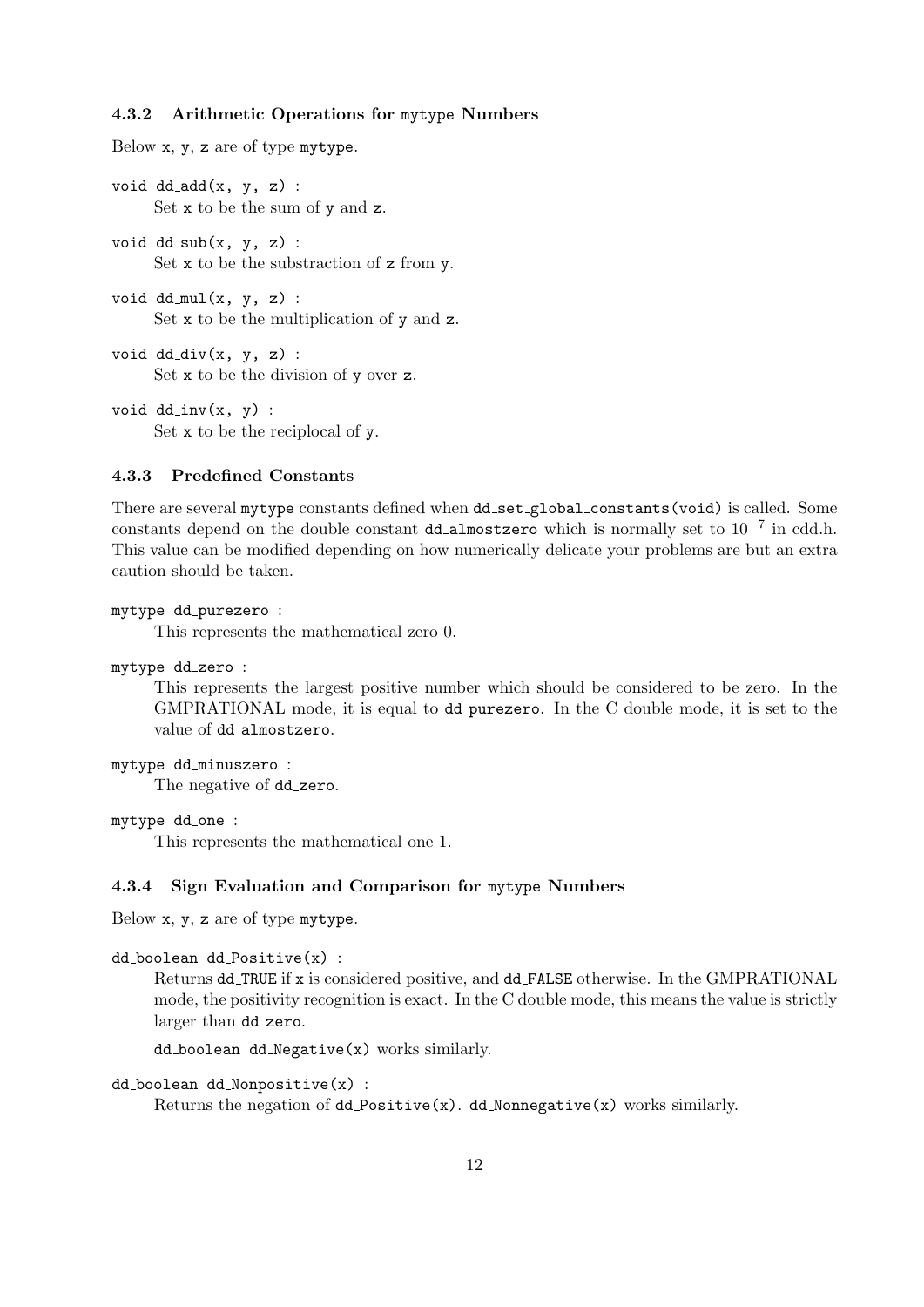dd boolean dd EqualToZero(x) :

Returns dd TRUE if x is considered zero, and dd FALSE otherwise. In the GMPRATIONAL mode, the zero recognition is exact. In the C double mode, this means the value is inbetween dd minuszero and dd zero inclusive.

dd boolean dd Larger(x, y) :

Returns dd TRUE if x is strictly larger than y, and dd FALSE otherwise. This is implemented as dd Positive(z) where z is the subtraction of y from x. dd Smaller $(x, y)$  works similarly.

 $dd\_boolean$   $dd\_Equal(x, y)$ :

Returns dd TRUE if x is considered equal to y, and dd FALSE otherwise. This is implemented as dd EqualToZero(z) where z is the subtraction of  $\gamma$  from x.

#### 4.3.5 Polyhedra Data Manipulation

dd MatrixPtr dd PolyFile2Matrix (f, err) :

Read a Polyhedra data from stream f and store it in matrixdata and return a pointer to the data.

dd MatrixPtr dd CopyInequalities(poly) :

Copy the inequality representation pointed by poly to matrixdata and return dd MatrixPtr.

dd MatrixPtr dd CopyGenerators(poly) :

Copy the generator representation pointed by poly to matrixdata and return dd MatrixPtr.

#### dd SetFamilyPtr dd CopyIncidence(poly) :

Copy the incidence representation of the computed representation pointed by poly to setfamily and return dd SetFamilyPtr. The computed representation is Inequality if the input is Generator, and the vice visa.

```
dd SetFamilyPtr dd CopyAdjacency(poly) :
```
Copy the adjacency representation of the computed representation pointed by poly to setfamily and return dd SetFamilyPtr. The computed representation is Inequality if the input is Generator, and the vice visa.

#### dd SetFamilyPtr dd CopyInputIncidence(poly) :

Copy the incidence representation of the input representation pointed by poly to setfamily and return d SetFamilyPtr.

#### dd SetFamilyPtr dd CopyInputAdjacency(poly) :

Copy the adjacency representation of the input representation pointed by poly to setfamily and return d\_SetFamilyPtr.

void dd FreePolyhedra(poly) :

Free memory allocated to poly.

### 4.3.6 LP Data Manipulation

#### dd LPPtr dd MakeLPforInteriorFinding(lp) :

Set up an LP to find an interior point of the feasible region of lp and return a pointer to the LP. The new LP has one new variable  $x_{d+1}$  and one more constraint: max  $x_{d+1}$  subject to  $b - Ax - x_{d+1} \geq 0$  and  $x_{d+1} \leq K$ , where K is a positive constant.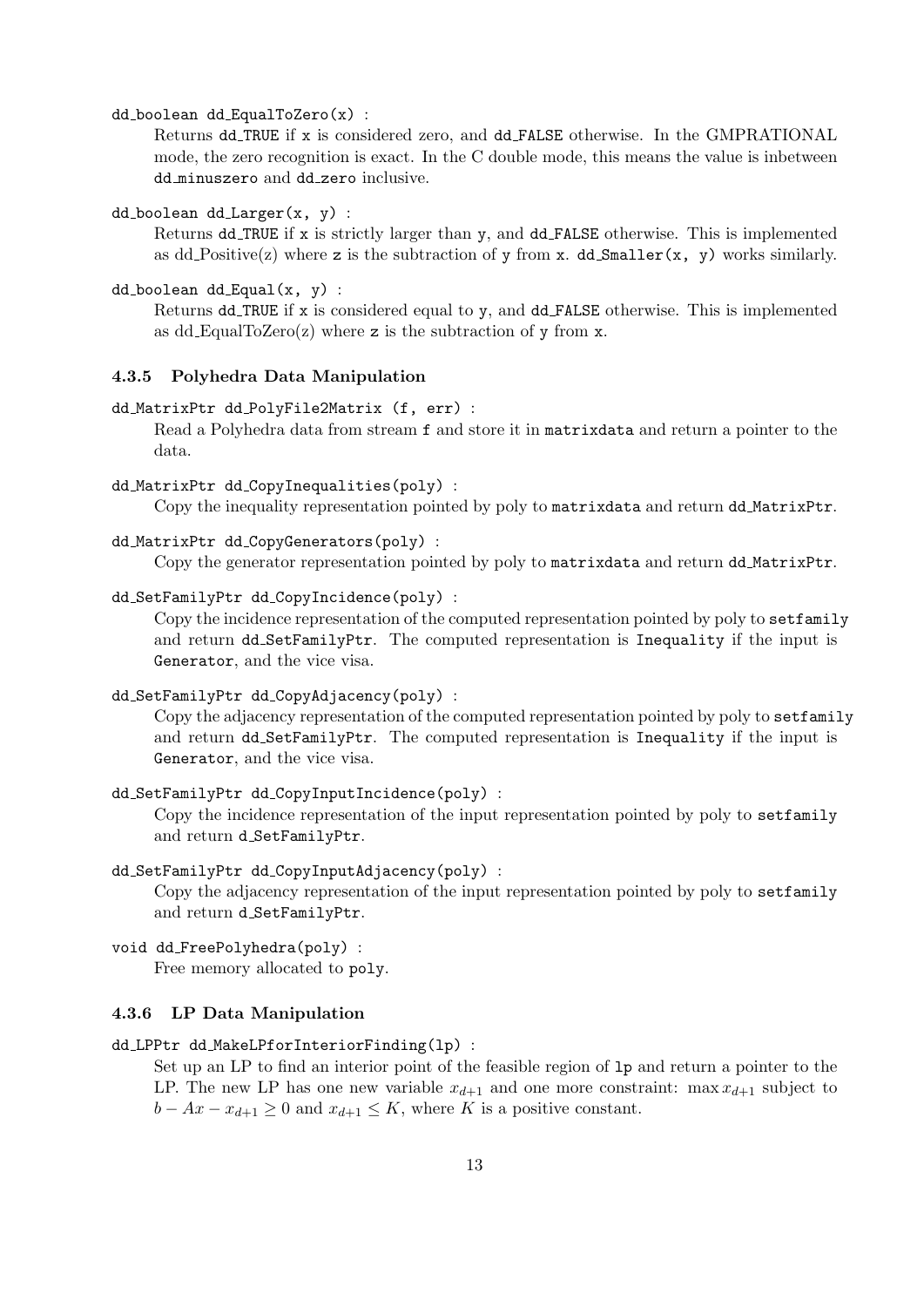dd LPPtr dd Matrix2LP(matrix, err) :

Load matrix to lpdata and return a pointer to the data.

```
dd LPSolutionPtr dd CopyLPSolution(lp) :
```
Load the solutions of lp to lpsolution and return a pointer to the data. This replaces the old name dd LPSolutionLoad(lp).

void dd FreeLPData(lp) :

Free memory allocated as an LP data pointed by lp.

void dd FreeLPSolution(lps) :

Free memory allocated as an LP solution data pointed by lps.

### 4.3.7 Matrix Manipulation

dd MatrixPtr dd CopyMatrix(matrix) :

Make a copy of matrixdata pointed by matrix and return a pointer to the copy.

```
dd MatrixPtr dd AppendMatrix(matrix1, matrix2) :
```
Make a matrixdata by copying \*matrix1 and appending the matrix in \*matrix2 and return a pointer to the data. The colsize must be equal in the two input matrices. It returns a NULL pointer if the input matrices are not appropriate. Its rowsize is set to the sum of the rowsizes of matrix1 and matrix2. The new matrixdata inherits everything else (i.e. numbertype, representation, etc) from the first matrix.

#### int dd MatrixAppendTo(& matrix1, matrix2) :

Same as dd AppendMatrix except that the first matrix is modified to take the result.

int dd MatrixRowRemove(& matrix, i) : Remove the ith row of matrix.

#### dd MatrixPtr dd MatrixSubmatrix(matrix, set) :

Generate the submatrix of matrix by removing the rows indexed by set and return a matrixdata pointer.

#### dd SetFamilyPtr dd Matrix2Adjacency(matrix, err) :

Return the adjacency list of the representation given by matrix. The computation is done by the built-in LP solver. The representation should be free of redundancy when this function is called. See the function dd\_rowset dd\_RedundantRows and the example program adjacency.c.

### 4.4 Input/Output Functions

```
dd MatrixPtr dd PolyFile2Matrix (f, err) :
```
Read a Polyhedra data from stream f and store it in matrixdata and return a pointer to the data.

```
boolean dd DDFile2File(ifile, ofile, err) :
```
Compute the representation conversion for a polyhedron given by a Polyhedra file ifile, and write the other representation in a Polyhedra file ofile. \*err returns dd NoError if the computation terminates normally. Otherwise, it returns a value according to the error occurred.

```
void dd WriteMatrix(f, matrix) :
     Write matrix to stream f.
```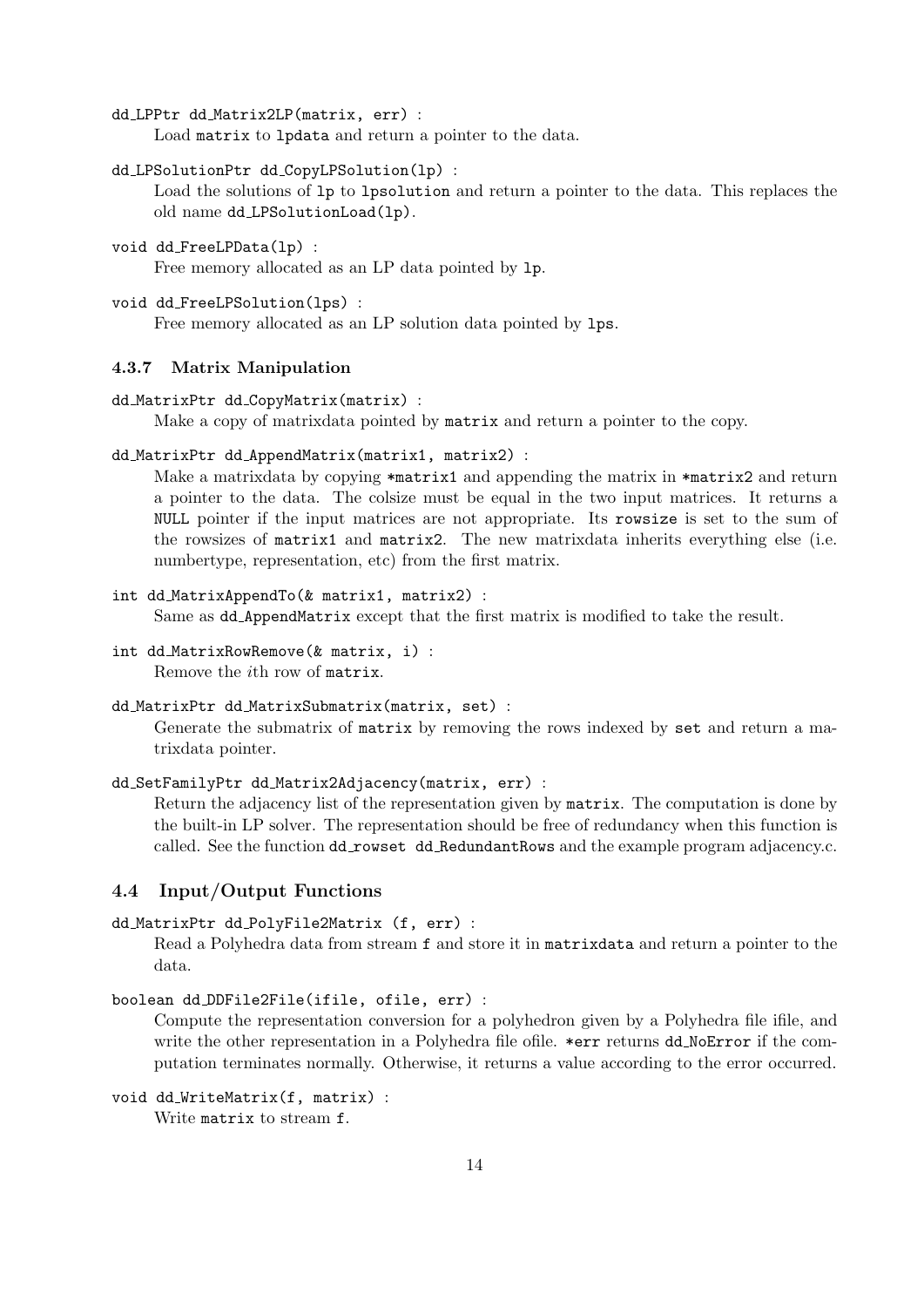void dd\_WriteNumber(f, x) :

Write x to stream f. If x is of GMP mpq t rational  $p/q$ , the output is  $p/q$ . If it is of C double, it is formatted as a double float with a decimal point.

- void dd WritePolyFile(f, poly) : Write tt poly to stream f in Polyhedra format.
- void dd WriteErrorMessages(f, err) : Write error messages given by err to stream f.
- void dd WriteSetFamily(f, setfam) :

Write the set family pointed by setfam to stream f. For each set, it outputs its index, its cardinality, a colon ":" and a ordered list of its elements.

```
void dd WriteSetFamilyCompressed(f, setfam) :
```
Write the set family pointed by setfam to stream f. For each set, it outputs its index, its cardinality or the negative of the cardinality, a colon ":" and the elements in the set or its complements whichever is smaller. Whenever it outputs the complements, the cardinality is negated so that there is no ambiguity. This will be considered standard for outputing incidence (\*.icd, \*ecd) and adjacency (\*.iad, \*.ead) data in cddlib. But there is some minor incompatibility with cdd/cdd+ standalone codes.

```
void dd_WriteProgramDescription(f) :
     Write the cddlib version information to stream f.
```

```
void dd WriteDDTimes(f, poly) :
```
Write the representation conversion time information on poly to stream f.

## 4.5 Obsolete Functions

- boolean dd DoubleDescription(poly, err) : (removed in Version 0.90c) The new function dd DDMatrix2Poly(matrix, err) (see Section 4.2) replaces (and actually combines) both this and dd Matrix2Poly(matrix, err).
- dd PolyhedraPtr dd Matrix2Poly(matrix, err) : (removed in Version 0.90c) See above for the reason for removal.
- dd LPSolutionPtr dd LPSolutionLoad(lp) : (renamed in Version 0.90c) This function is now called dd CopyLPSolution(lp).

## 4.6 Set Functions in setoper library

The cddlib comes with a simple set operation library setoper. The key type defined is set\_type. A set is represented by a fixed length binary strings. Thus, the maximum length of a set must be declared when it is initialized.

Below the symbols a, b, c are of type set\_type. The symbols aP is a pointer to type set\_type, and s, t are of type long. Here are some of the functions defined. See setoper.h for a complete listing.

```
void set initialize(aP, s) :
```
Allocate a set type space of maximum cardinality s and make it pointed by aP. The set is initialized as empty set.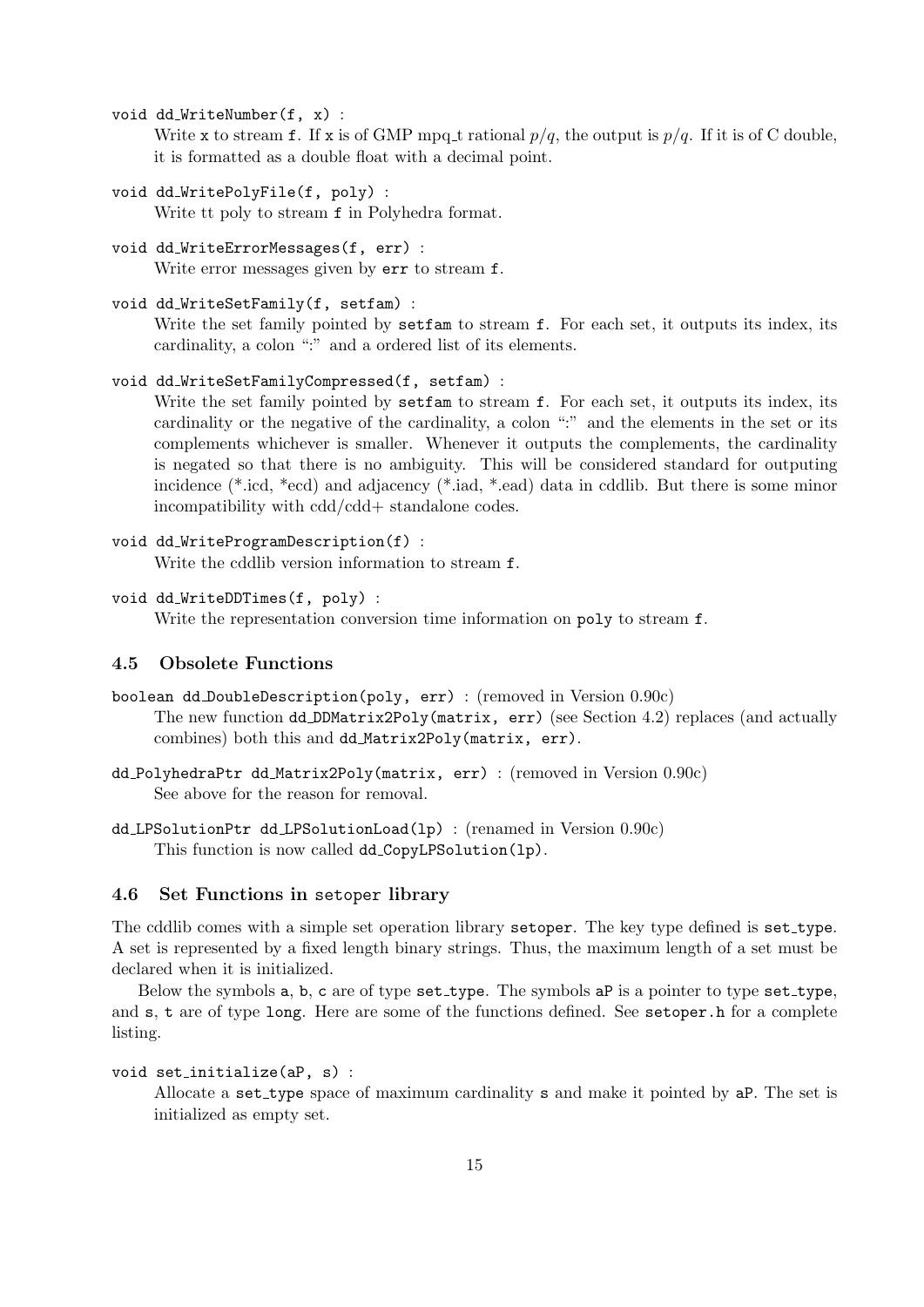```
void set free(a) :
     Free the set_type space allocated for a.
```
- void  $set_{\text{conv}(a, b)}$  : Set a to be b. The set a must be pre-initialized with the same maximum cardinality as that of b.
- void set addelem(a, t)) : Add an element t to a set a. The set a stays unchanged if it contains the element t.
- long  $set_{card(a)}$  : Return the cardinality of set a.

```
int set member(t, a)) :
     Return 1 if t is a member of set a, and 0 otherwise.
```
void set write(a)) :

Print out the elements of set a to stdout. The function void set furite  $(f, a)$  output to stream f.

## 5 An Extension of the CDD Library in GMP mode

Starting from the version 093, the GMP version of cddlib, libcddgmp.a, contains all cdd library functions in two arithmetics. All functions with the standard prefix  $dd$  are computed with the GMP rational arithmetic as before. The same fuctions with the new prefix  $ddf$  are now added to the library libcddgmp.a that are based on the C double floating-point arithmetic. Thus these functions are equivalent to libcdd.a functions, except that all functions and variable types are with prefix  $\text{dd}f$  and the variable type mytype is replaced by mythout.

In this sense, libcdd. a is a proper subset of libcddgmp. a and in principle one can do everything with libcddgmp.a. See how the new dd LPSolve is written in cddlp.c.

## 6 Examples

See example codes such as testcdd<sup>\*</sup>.c, testlp<sup>\*</sup>.c, redcheck.c, adjacency.c, allfaces.c, cddexec.c, scdd.c, lcdd.c, redundancies.c and redundancies clarkson.c in the src subdirectory of the source distribution.

## 7 Numerical Accuracy

A little caution is in order. Many people have observed numerical problems of cddlib when the floating version of cddlib is used. As we all know, floating-point computation might not give a correct answer, especially when an input data is very sensitive to a small perturbation. When some strange behavior is observed, it is always wise to create a rationalization of the input (for example, one can replace 0.3333333 with  $1/3$  and to compute it with cddlib compiled with gmp rational to see what a correct behavior should be. Whenever the time is not important, it is safer to use gmp rational arithmetic.

If you need speedy computation with floating-point arithmetic, you might want to "play with" the constant dd almostzero defined in cdd.h:

#define dd\_almostzero 1.0E-7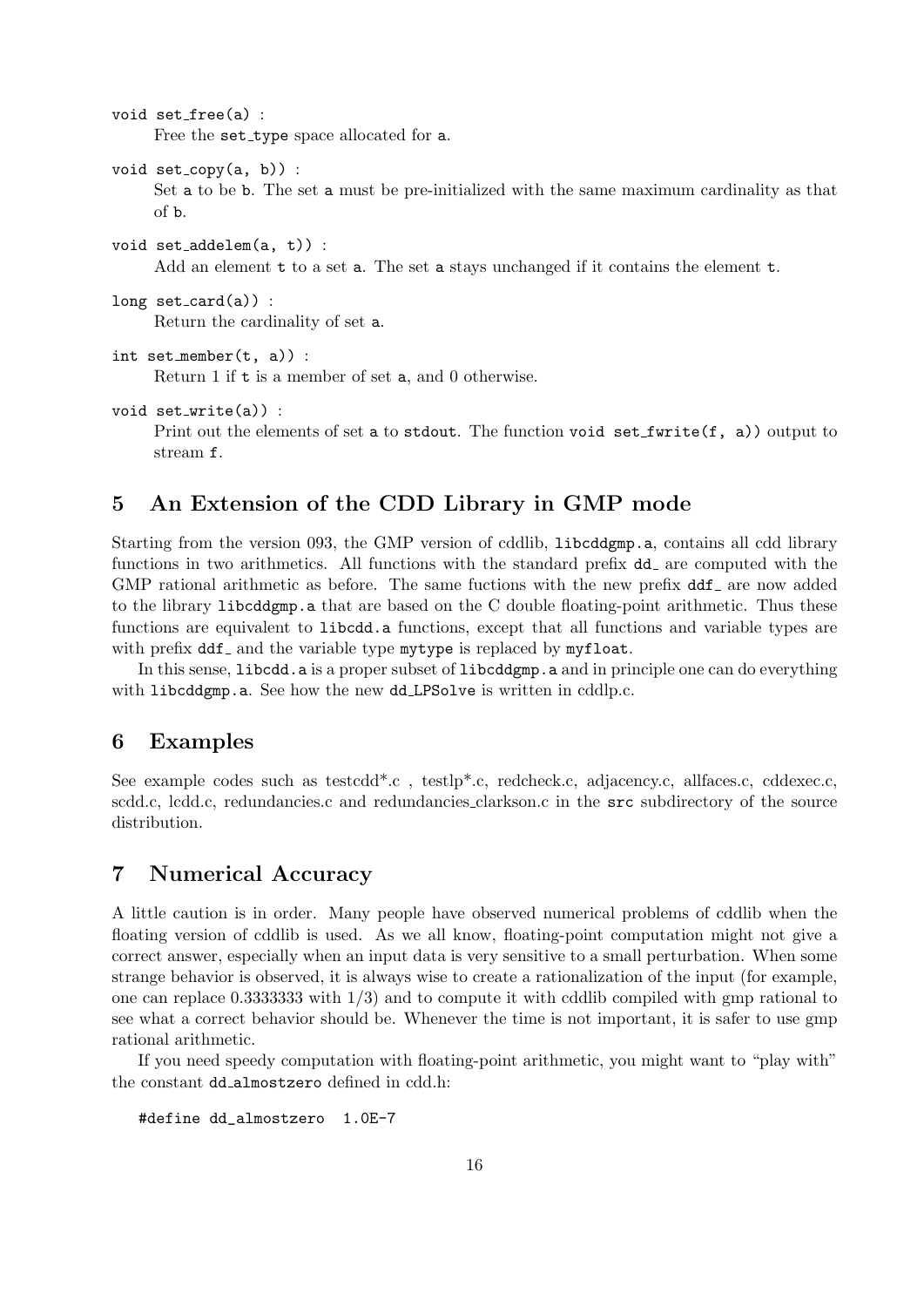This number is used to recognize whether a number is zero: a number whose absolute value is smaller than dd\_almostzero is considered zero, and nonzero otherwise. You can change this to modify the behavior of cddlib. One might consider the default setting is rather large for double precision arithmetic. This is because cddlib is made to deal with highly degenerate data and it works better to treat a relatively large "epsilon" as zero.

Another thing one can do is scaling. If the values in one column of an input is of smaller magnitude than those in another column, scale one so that they become comparable.

## 8 A Little Philosophy behind Cddlib

Whenever I write a computer program, my most important goal is to write a code that is mathematically correct, humanly readable, and computationally effective, in this order. This might sound like an easy thing to do, and I think it is actually true if you could find simple and beautiful algorithms for whatever problems you need to solve.

Because of my strong interest in general convex polyhedra in higher dimensions, I have been searching for algorithms for structural analysis (or understanding) of convex polyhedra that work without assuming any regularity assumptions like non-degeneracy. Furthermore, I would like any algorithm to be both simple to describe and simple to implement, to ensure the correctness and the implementability. The two textbooks I released in 2020, (1) Introduction to Optimization [15] and (2) Polyhedral Computation [16], are in fact the theoretical and practical bases for developing the library cddlib.

One of the most important facts on polyhedra is that the basic theory of convex polyhedra is often much simpler and more beautiful when one specializes the theory to the homogeneous case. Let C be a homogeneous cone  $\{x : Ax \geq 0\}$  for some  $n \times d$  matrix A. For a  $d \times m$  matrix R, we say that a pair of matrices  $(A, R)$  is a *double-description pair* or simply a *DD-pair* if

$$
Ax \ge 0
$$
 if and only if  $x = R\lambda$ , for some  $\lambda \ge 0$ .

The left hand side says the matrix  $A$  is an H-representation of the homogenous cone  $C$ , and the right hand side says the matrix R is a V-representation of C. The most useful fact about DD-pairs is the following lemma (see [16, Section 2.5]):

 $(A, R)$  is a DD-pair if and only if  $(R<sup>T</sup>, A<sup>T</sup>)$  is a DD-pair.

This lemma implies that once you implement an algorithm to compute  $R$  from a given matrix  $A$  so that  $(A, R)$  is a DD-pair, the same algorithm works for the reverse conversion, namely, to compute a matrix A for a given R so that  $(A, R)$  is a DD-pair. The cddlib fully relies on this fact.

For the non-homogeneous case, cddlib applies the standard homogenization, executes the representation conversion for the associated homogeneous cone, and then interprets the result for the input polyhedron.

For example, consider the general H-format input:

H-representation begin n d+1 <numbtype>  $b - A$ end

The associated H-cone is  $C_h((b, -A)) = \{(x_0, x_1, \ldots, x_d)^T \in \mathbb{R}^{d+1} : bx_0 - Ax \geq 0\}$ , where x denotes the d-dimensional vector  $(x_1, \ldots, x_d)^T$ . The input H-polyhedron is the cut section of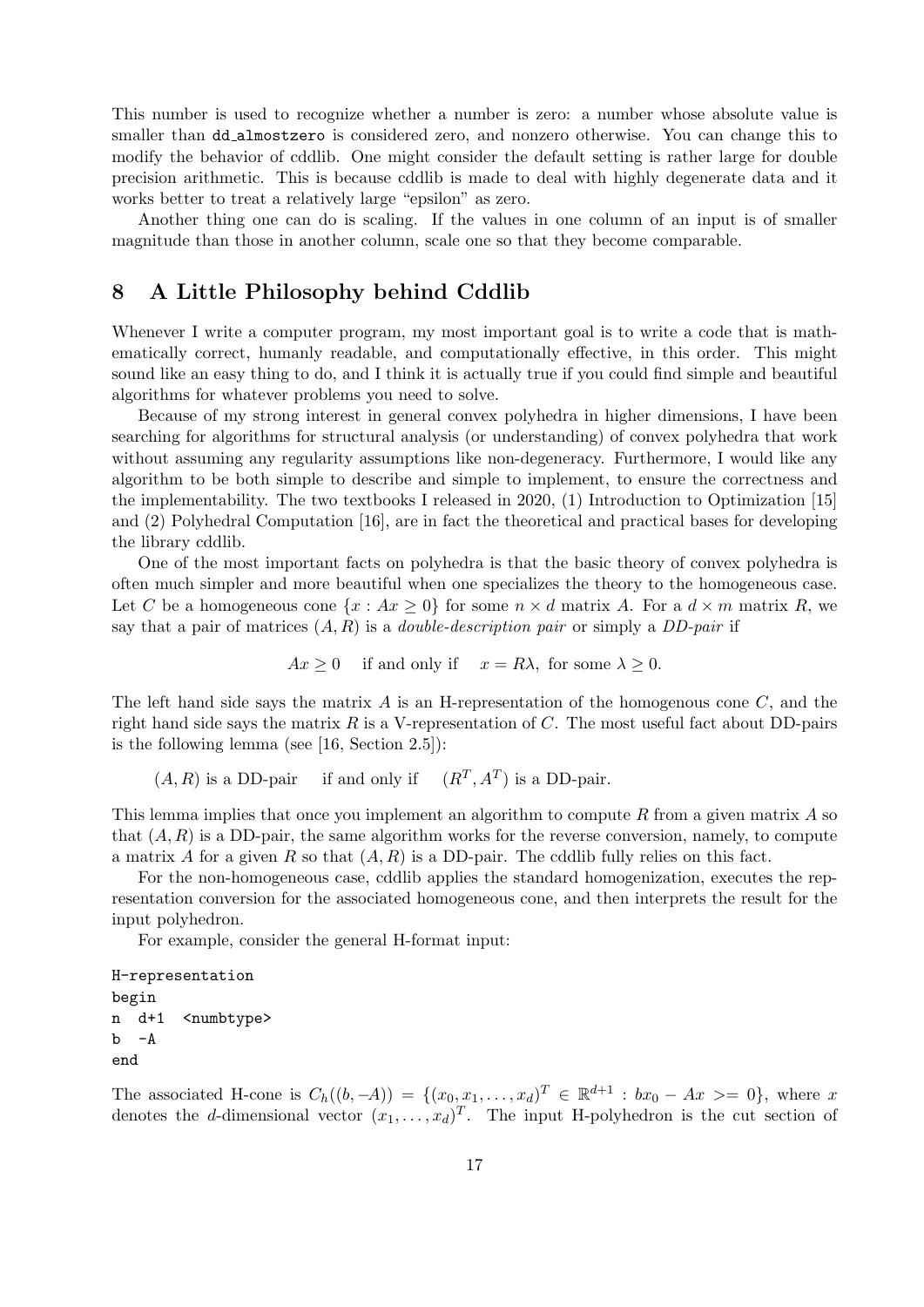$C_h((b, -A))$  by the hyperplane  $x_0 = 1$ , which is a polyhedron in  $\mathbb{R}^d$ . When cddlib does the conversion from H to V, it does the conversion for  $C_h((b, -A))$ , and then converts the V-representation of the cone for the input polyhedron.

Similarly, for the general V-format input,

```
V-representation
begin
m d+1 <numbtype>
q R
end
```
where q is an m-dimensional vector and R is an  $m \times d$  matrix, the associated V-cone  $C_v((q, R))$  =  $\int (x_0$  $\boldsymbol{x}$  $\Big) \in \mathbb{R}^{d+1} : \left( \begin{matrix} x_0 \\ x_1 \end{matrix} \right)$  $\boldsymbol{x}$  $=\left(\begin{matrix} q^T \\ q^T \end{matrix}\right)$  $R^T$  $\left\{y, y\right\}=0\right\}$ , and the input polyhedron is the cone restricted to the hyperplane  $x_0 = 1$ . It is a polyhedron in  $\mathbb{R}^d$ .

Notice that in the explanation of V-format in Section 2, each component of the column vector  $q$  is either 0 or 1. While such restricted format is sufficient to represent any polyhedron, cddlib can accept the general V-format input.

There is one problem with the explanation above, in particular, for the homogeneous case when  $q$  is a totally zero vector. In fact, V-format

#### V-representation

```
begin
s d+1 <numbtype>
0 r_1
...
0 r_s
end
```
where  $r_j$  is a d-dimensional row vector for each j, must be identified with a more correct representation of generators of a homogeneous cone:

```
V-representation
begin
s+1 d+1 <numbtype>
1 0 ... 0
0 r_1
...
0 r_send
```
Within cddlib, this identification is explicitly done.

## 9 Other Useful Codes

There are several other useful codes available for vertex enumeration and/or convex hull computation such as lrs, qhull, porta and irisa-polylib. The pointers to these codes are available at

- 1. lrs by D. Avis [2] (C implementation of the reverse search algorithm [4]).
- 2. qhull by C.B. Barber [6] (C implementation of the beneath-beyond method, see [10, 22], which is the dual of the dd method).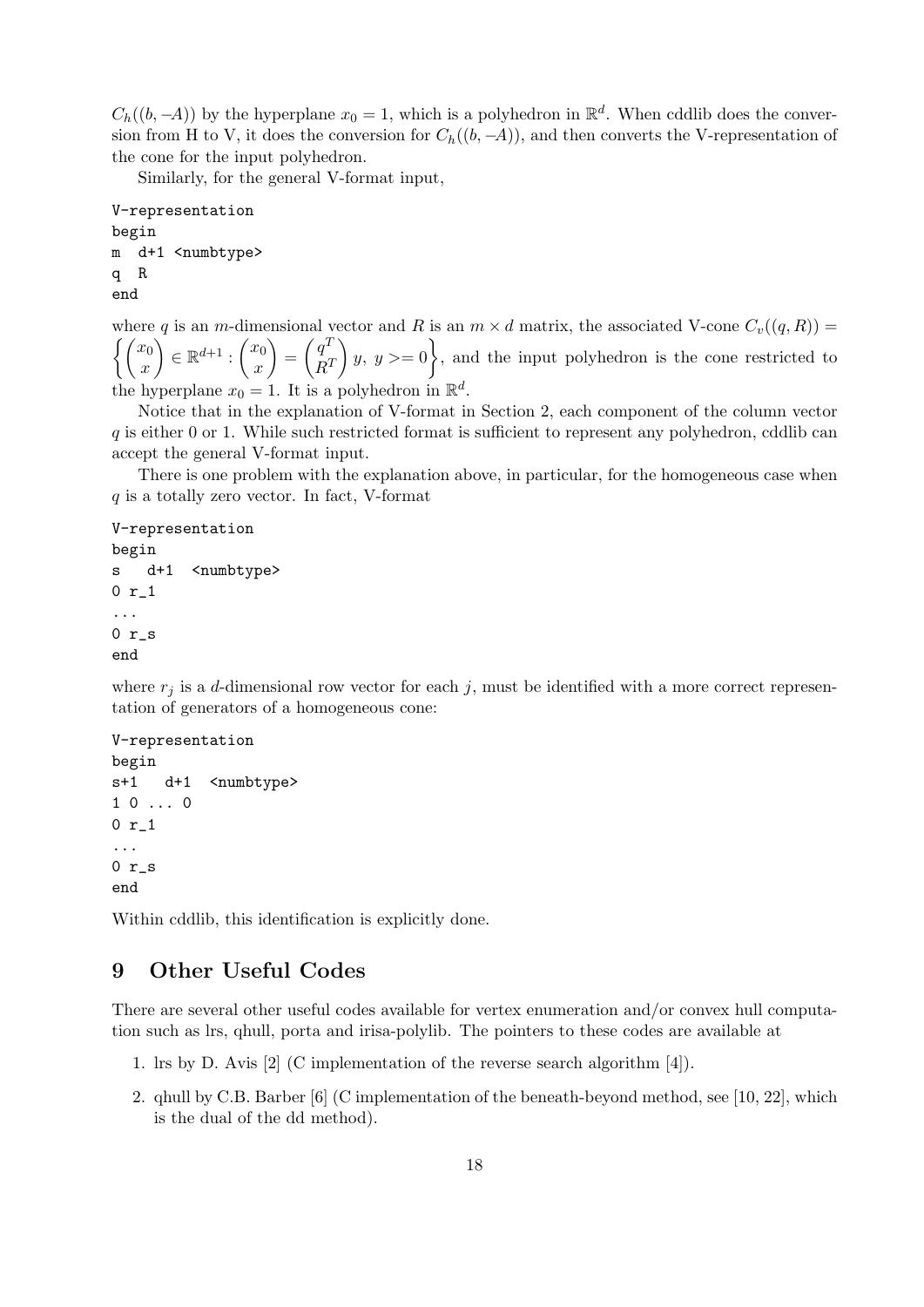- 3. porta by T. Christof and A. Löbel [8] (C implementation of the Fourier-Motzkin elimination).
- 4. IRISA polyhedral library by D.K. Wilde [25] (C implementation of a variation of the dd algorithm).
- 5. PPL: the Parma Polyhedra Library [5] by R. Bagnara (C++ implementation of a variation of the dd algorithm).
- 6. pd by A. Marzetta [20] (C implementation of the primal-dual algorithm [7]).
- 7. Geometry Center Software List by N. Amenta [1].
- 8. Computational Geometry Pages by J. Erickson [11].
- 9. Linear Programming FAQ by R. Fourer and J. Gregory [12].
- 10. Polyhedral Computation FAQ [14].

## 10 Codes Using Cddlib

There are quite a few nice programs using some functions of cddlib. Here are some of them.

- 1. LattE [9] computes the number of lattice points in a convex polytope.
- 2. Minksum [24] is a program to compute the V-representation (i.e. the set of vertices) of the Minkowski addition of several convex polytopes given by their V-representation in  $\mathbb{R}^d$ . It is an implementation in  $C++$  language of the reverse search algorithm [13] whose time complexity is polynomially bounded by the sizes of input and output.
- 3. Gfan [19] is a program to list all reduced Gröbner bases of a general polynomial ideal given by a set of generating polynomials in *n*-variables. It is an implementation in  $C++$  language of the reverse search algorithm [17].
- 4. TOPCOM [23] computes the combinatorial structure (the oriented matroid) of a point configuration and enumerates all triangulations of a point set. It detects the regularity of a triangulation using cddlib.

## Acknowledgements.

I am grateful to Tom Liebling who provided me with an ideal opportunity to visit EPFL for the academic year 1993-1994. Later, Hans-Jakob Lüthi (ETHZ) and Emo Welzl (ETHZ) joined to support the the development of cdd codes (cdd, cdd+, cddlib). Without their generous and continuing support, the present form of this program would not have existed.

There are many other people who helped me to improve cdd, in particular, I am indebted to David Avis, Alexander Bockmayr, David Bremner, Henry Crapo, Istvan Csabai, Francois Margot, Marc Pfetsch, Alain Prodon, Jörg Rambau, Dima Pasechnik, Shawn Rusaw, Matthew Saltzman, Masanori Sato, Anders Jensen, Ruriko Yoshida, Charles Geyer, Michal Kvasnica, Sven Verdoolaege, Mathieu Dutour Sikirić (listed in arbitrary order) and those listed in the HISTORY file.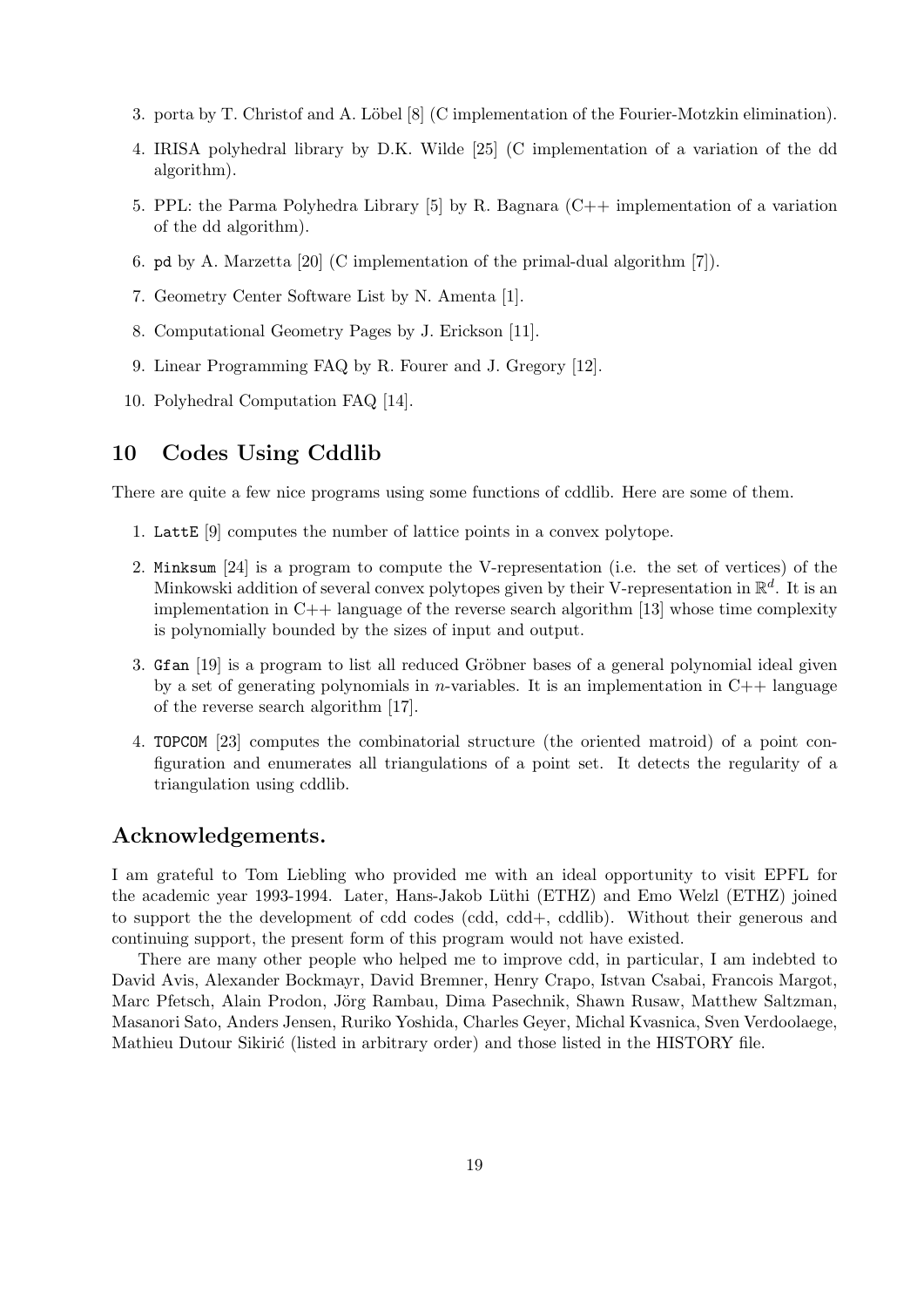## References

- [1] N. Amenta. Directory of computational geometry. http://www.geom.uiuc.edu/.
- [2] D. Avis. lrs homepage. http://cgm.cs.mcgill.ca/~avis/C/lrs.html.
- [3] D. Avis, D. Bremner, and R. Seidel. How good are convex hull algorithms. Computational Geometry: Theory and Applications, 7:265–302, 1997.
- [4] D. Avis and K. Fukuda. A pivoting algorithm for convex hulls and vertex enumeration of arrangements and polyhedra. Discrete Comput. Geom., 8:295–313, 1992.
- [5] R. Bagnara. Parma polyhedra library homepage, 2004. http://www.cs.unipr.it/ppl/.
- [6] C.B. Barber, D.P. Dobkin, and H. Huhdanpaa. qhull, Version 2003.1, 2003. program and report available from http://www.qhull.org/.
- [7] D. Bremner, K. Fukuda, and A. Marzetta. Primal-dual methods for vertex and facet enumeration. In Proc. 13th Annu. ACM Sympos. Comput. Geom., pages 49–56, 1997.
- [8] T. Christof and A. Löbel. PORTA: Polyhedron representation transformation algorithm (ver. 1.3.1), 1997. https://porta.zib.de/.
- [9] J. de Loera, D. Haws, R. Hemmecke, Peter Huggins, J. Tauzer, and R. Yoshida. LattE. University of California, Davis, 2005. available from http://www.math.ucdavis.edu/~latte/.
- [10] H. Edelsbrunner. Algorithms in Combinatorial Geometry. Springer-Verlag, 1987.
- [11] J. Erickson. Computational geometry pages, list of software libraries and codes. https: //jeffe.cs.illinois.edu/compgeom/.
- [12] R. Fourer and J.W. Gregory. Linear programming frequently asked questions (LP-FAQ). https://neos-guide.org/Optimization-Guide/.
- [13] K. Fukuda. From the zonotope construction to the Minkowski addition of convex polytopes. Journal of Symbolic Computation,  $38(4)$ :1261–1272, 2004. pdf file available from http://www. cs.mcgill.ca/~fukuda/download/paper/minksum031007jsc.pdf.
- [14] K. Fukuda. Polyhedral computation FAQ, 2004. Both html and ps versions available from https://people.inf.ethz.ch/fukudak/polyfaq/polyfaq.html.
- [15] K. Fukuda. Introduction to Optimization. Research collection, ETH Zurich, 2020. available from http://hdl.handle.net/20.500.11850/426221.
- [16] K. Fukuda. Polyhedral Computation. Research collection, ETH Zurich, 2020. available from https://doi.org/10.3929/ethz-b-000426218.
- [17] K. Fukuda, A. Jensen, and R. Thomas. Computing Gröbner fans. *Mathematics of Computa*tion, 76:2189–2212, 2007. Electronic version available from http://www.ams.org/mcom/.
- [18] K. Fukuda and A. Prodon. Double description method revisited. In M. Deza, R. Euler, and I. Manoussakis, editors, Combinatorics and Computer Science, volume 1120 of Lecture Notes in Computer Science, pages 91–111. Springer-Verlag, 1996.